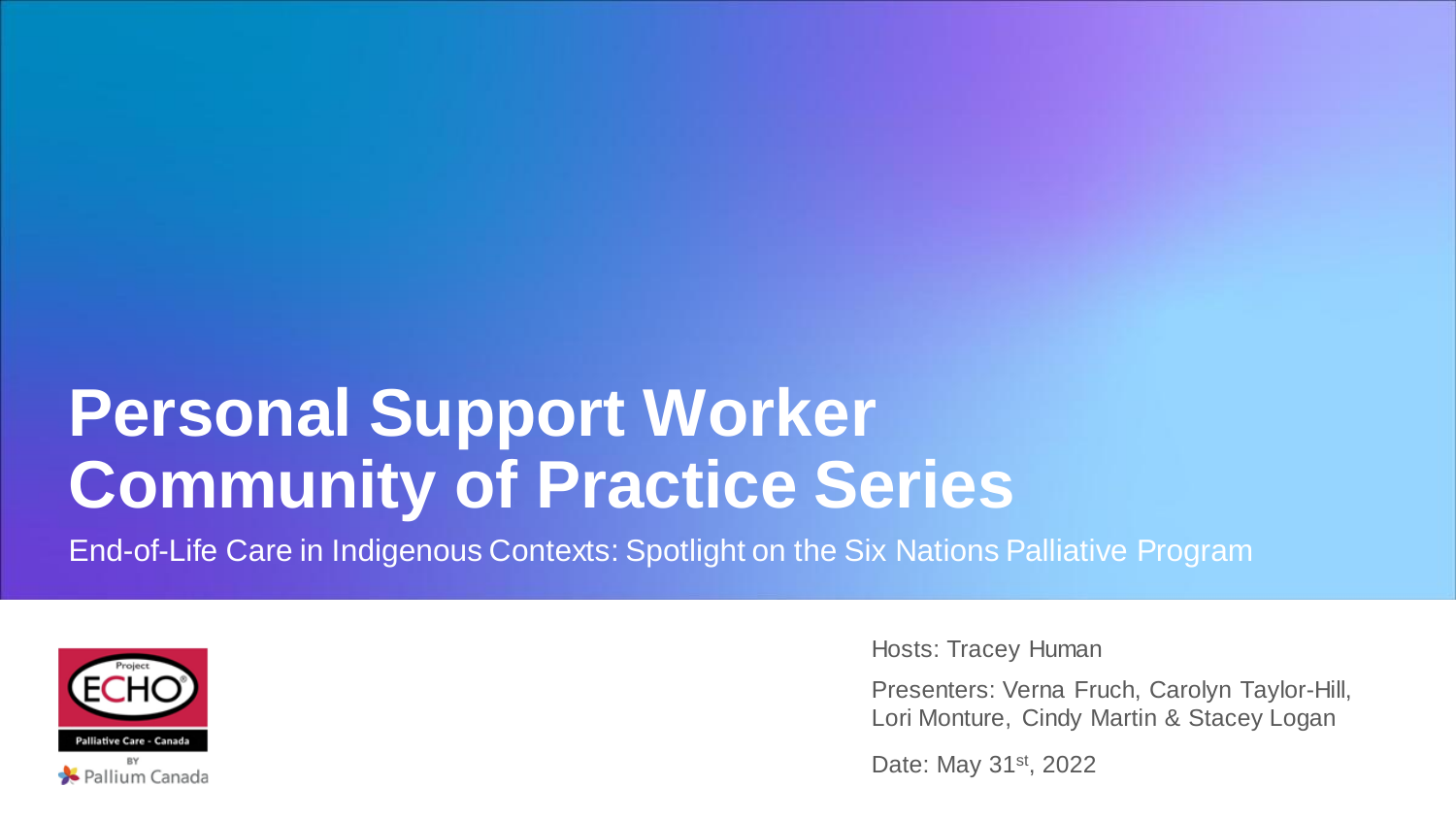# The Palliative Care ECHO Project

The Palliative Care ECHO Project is a 5-year national initiative to cultivate communities of practice and establish continuous professional development among health care providers across Canada who care for patients with life-limiting illness.

**Stay connected: [www.echopalliative.com](http://www.echopalliative.com/)**

The Palliative Care ECHO Project is supported by a financial contribution from Health Canada. The views expressed herein do not necessarily represent the views of Health Canada.



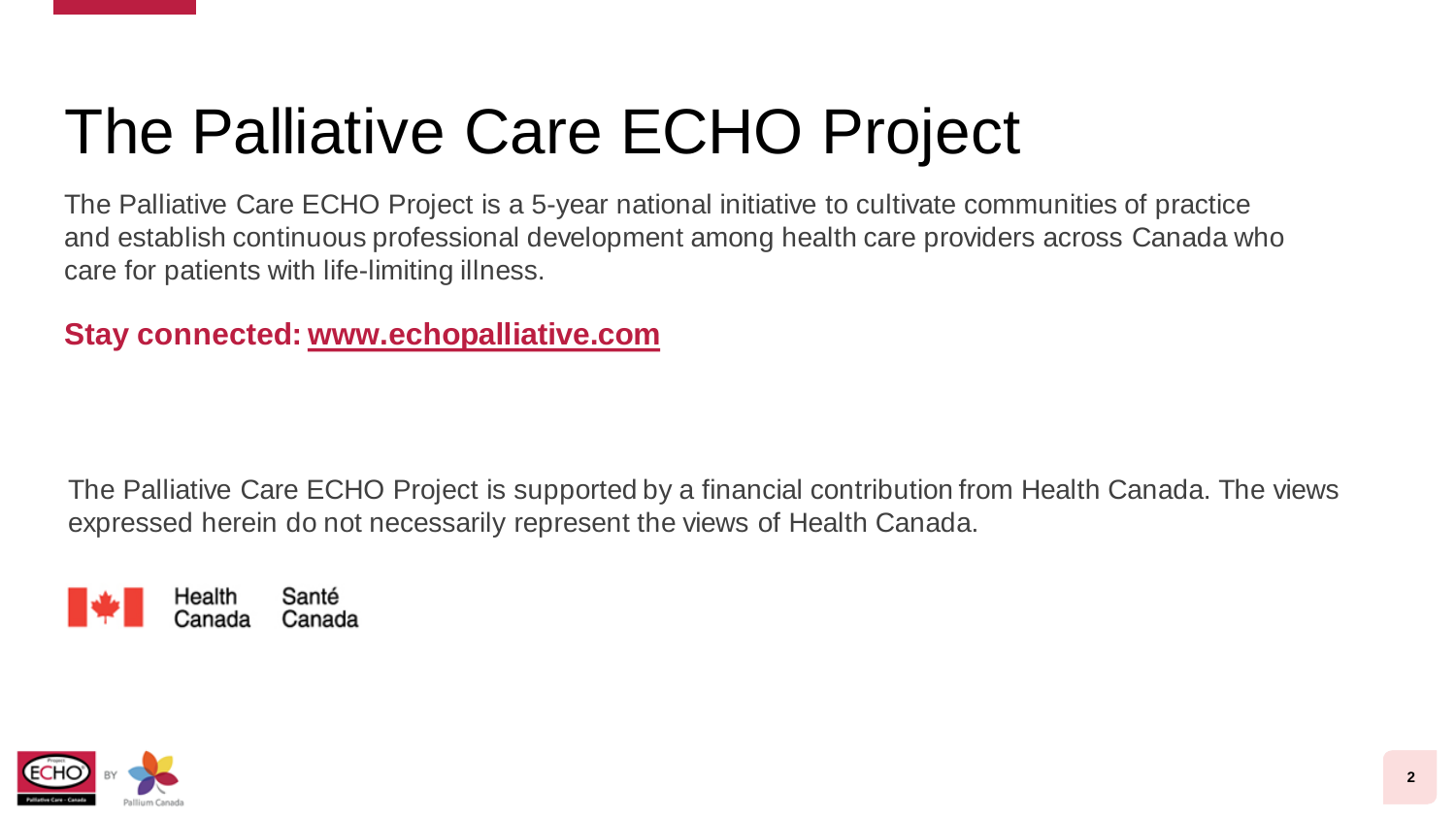# Welcome and Reminders

- Please introduce yourselves in the chat!
- Your microphones are muted for background noise, but we do want dynamic sharing, so please raise your hand to unmute to talk. Sharing or asking questions in the chat is also welcome.
- This session is being recorded and will be emailed to registrants within the next week.
- Remember not to disclose any Personal Health Information (PHI) during the session

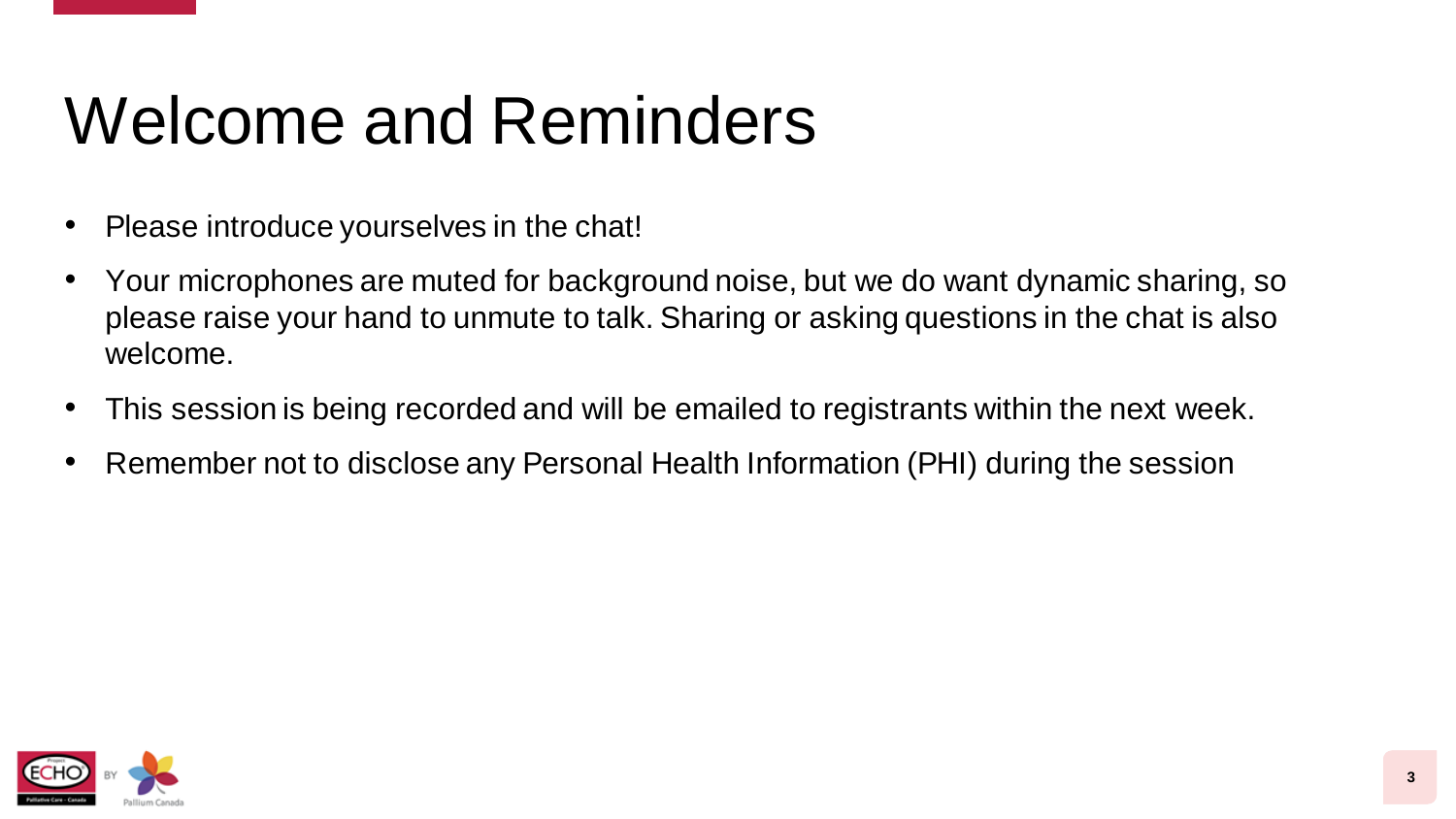# Overview of Topics

| <b>Session#</b> | <b>Session Title</b>                                                                     | <b>Date/Time</b>                           |
|-----------------|------------------------------------------------------------------------------------------|--------------------------------------------|
| Session 1       | <b>Introductory Session</b>                                                              | Nov 16 <sup>th</sup> , 2021 from 5-6pm     |
| Session 2       | <b>Essential Communication Skills Part 1</b>                                             | Nov. $30th$ , 2021 from 5-6pm ET           |
| Session 3       | <b>Essential Communication Skills Part 2</b>                                             | Dec. $14th$ , 2021 from 5-6pm ET           |
| Session 4       | <b>Tools Practicum Part 1</b>                                                            | Jan. $11^{th}$ , 2022 from 5-6pm           |
| Session 5       | <b>Tools Practicum Part 2</b>                                                            | Jan. 25 <sup>th</sup> , 2022 from 5-6pm ET |
| Session 6       | Pain and Shortness of Breath Management                                                  | Feb. $8th$ , 2022 from 5-6pm ET            |
| Session 7       | The PSWs Role in the Last Days and Hours                                                 | Mar. $8th$ , 2022 from 5-6pm ET            |
| Session 8       | End of Life Medications and Side Effects                                                 | Mar. 22 <sup>nd</sup> , 2022 from 5-6pm ET |
| Session 9       | <b>End of Life Delirium</b>                                                              | Apr. $5th$ , 2022 from 5-6pm ET            |
| Session 10      | Post-mortem Care: Cultural Considerations and what happens at the funeral Home           | Apr. $19th$ , 2022 from 5-6pm ET           |
| Session 11      | <b>Culturally Relevant Care</b>                                                          | May 3rd, 2022 from 5-6pm ET                |
| Session 12      | <b>Trauma Informed Care and Cultural Safety</b>                                          | May 17 <sup>th</sup> , 2022 from 5-6pm ET  |
| Session 13      | End of Life Care in Indigenous Contexts: Spotlight on the Six Nations Palliative Program | May $31st$ , 2022 from 5-6pm ET            |
| Session 14      | Understanding Tubes, Pumps, Bags and Lines                                               | Jun. 14th, 2022 from 5-6pm ET              |

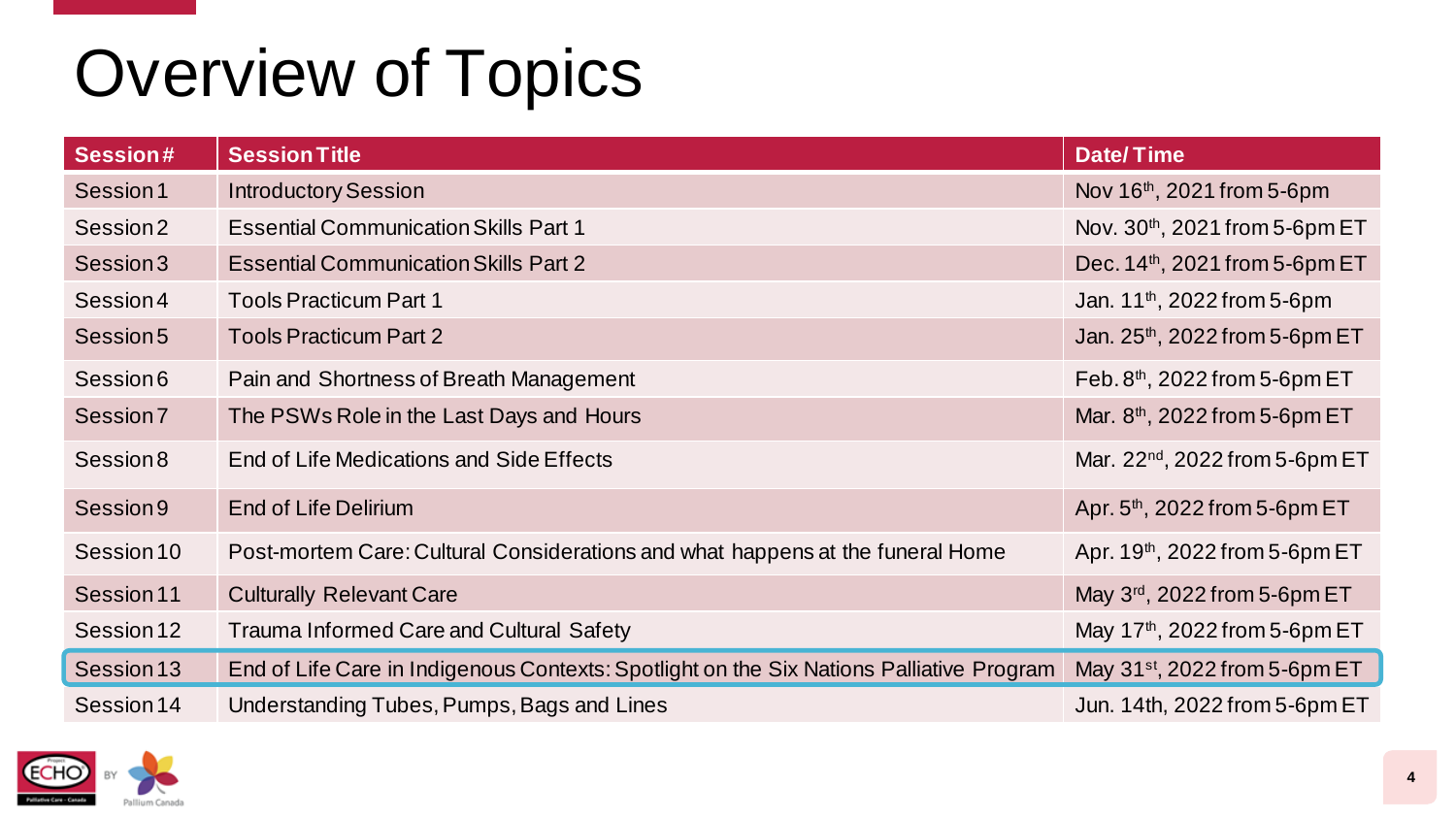## **Introductions**

#### **Host**

#### **Tracey Human, RN, CHPCN(c), PPSMC**

Director, Palliative Care, Pain & Symptom Management (PPSMC), Toronto Service 35 years of practice in palliative care specialty Clinical Educator; Consultant; Member, Ontario Palliative Care Network Clinical Advisory Council; Content contributor palliative Practice Guidelines; Research partner

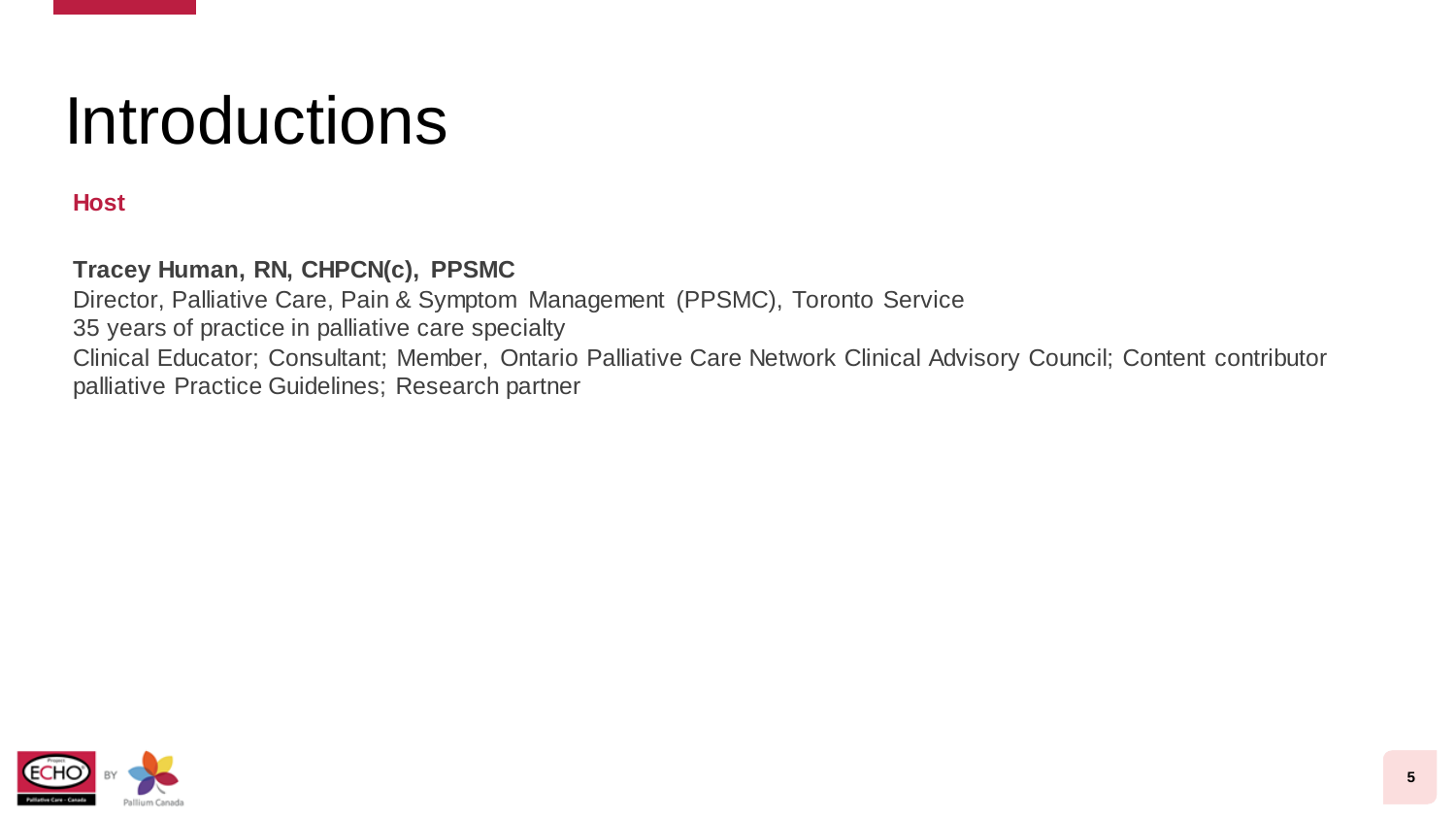## Introductions

#### **Guest Speakers:**

**Verna Fruch, RN** Palliative Case Manager (Part-time)

**Carolyn Taylor-Hill, RN** Palliative Case Manager, Six Nations Palliative Care Program

**Lori Monture, RN** Manager, Six Nations Home and Community Care Program

**Cindy Martin** Traditional Wellness Coordinator, Six Nations Health Services

**Stacey Logan, NP** Nurse Practitioner, Six Nations Palliative Care Program

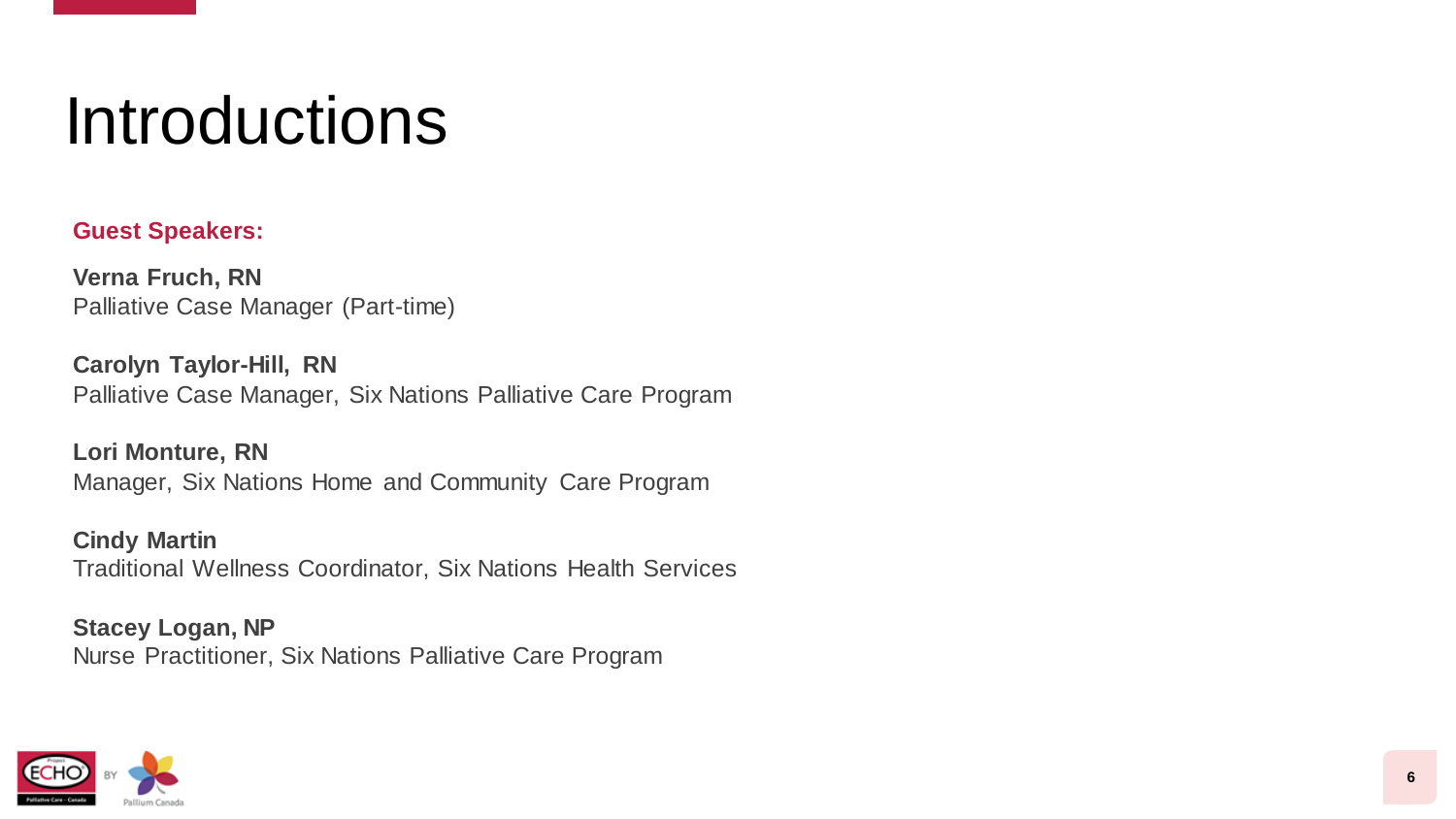# SPOTLIGHT ON THE SIX NATIONS OF THE GRAND RIVER PALLIATIVE Program

May 31,2022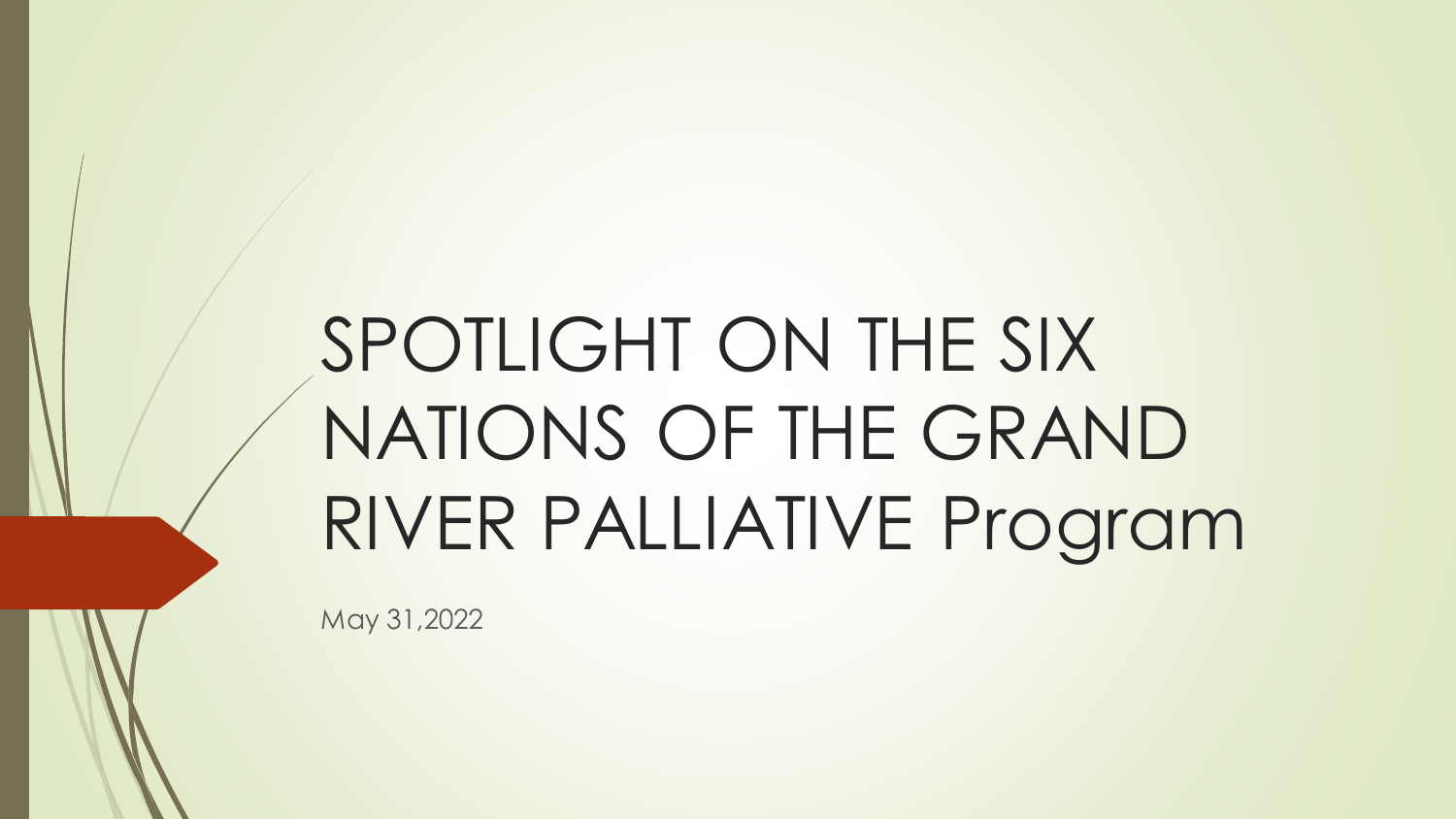

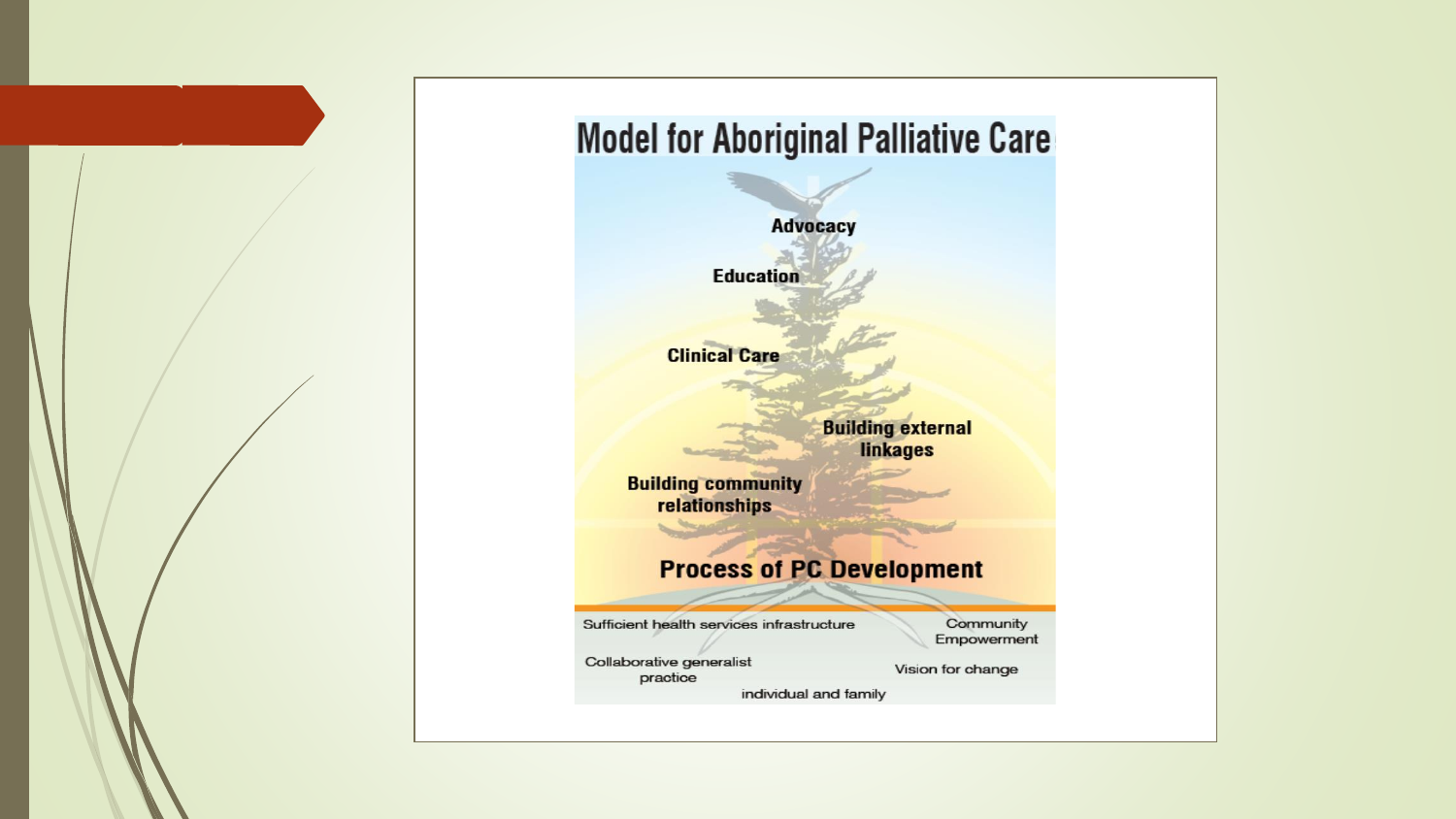#### **Haudenosaunee (People of the Longhouse) Philosophy**

Dying is understood as part of the cycle of life and people take their place in relation to all of Creation.

Acceptance comes from a view of the natural order that accepts and celebrates that we are given life.

We exist with purpose and a duty to uphold the human responsibility to all of Creation until the time when the Creator takes back our life.

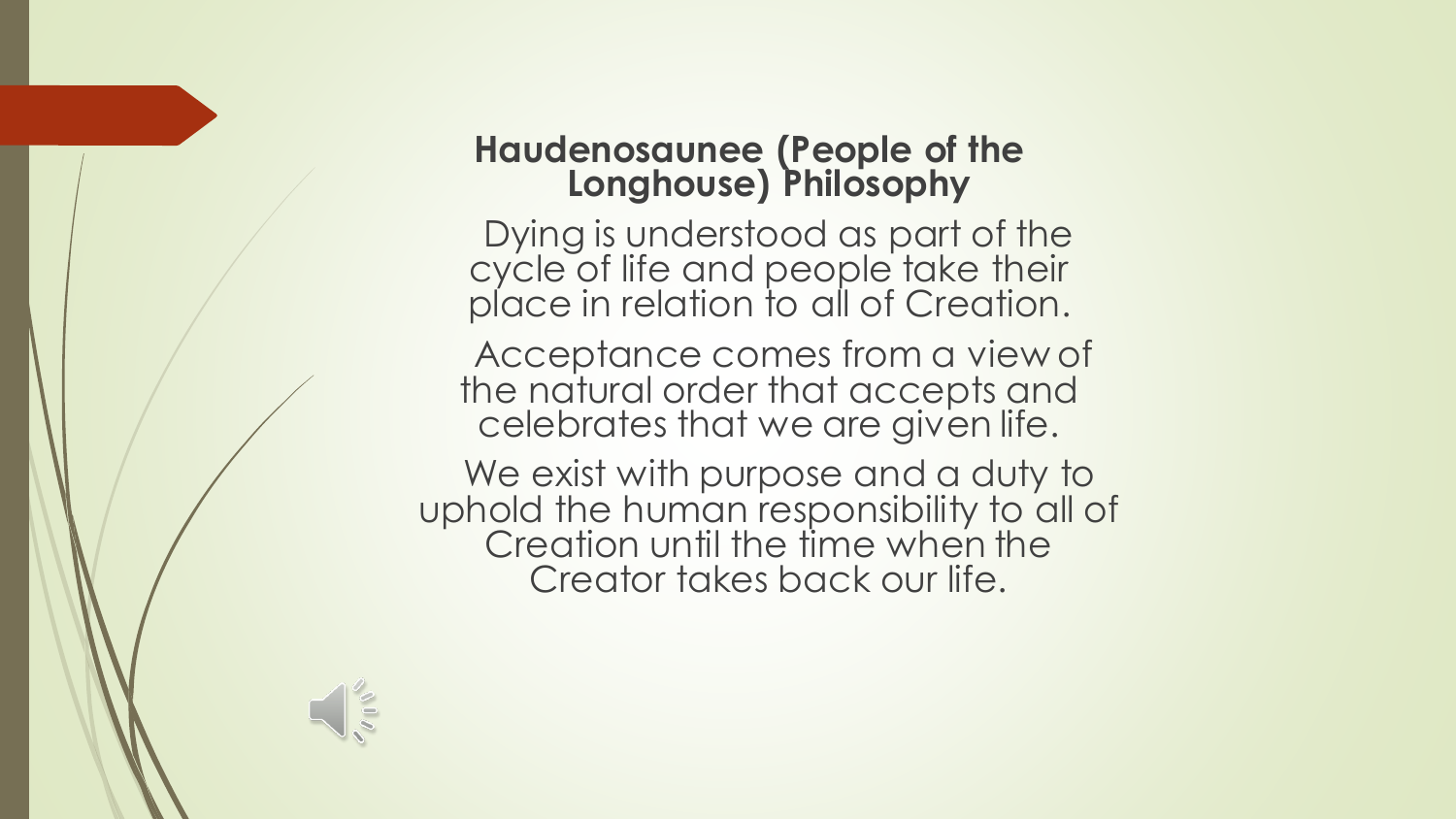"When we are born the Creator gives us that first breath … and when we die, he takes it back."…

Dying is a transition from our life to the Spirit and end of life care is getting ready for the journey back home.

"Our community is telling us that we need to regain our acceptance of death and dying. We have our own ways to help each other through this transition and provide supportive care as is done at birth."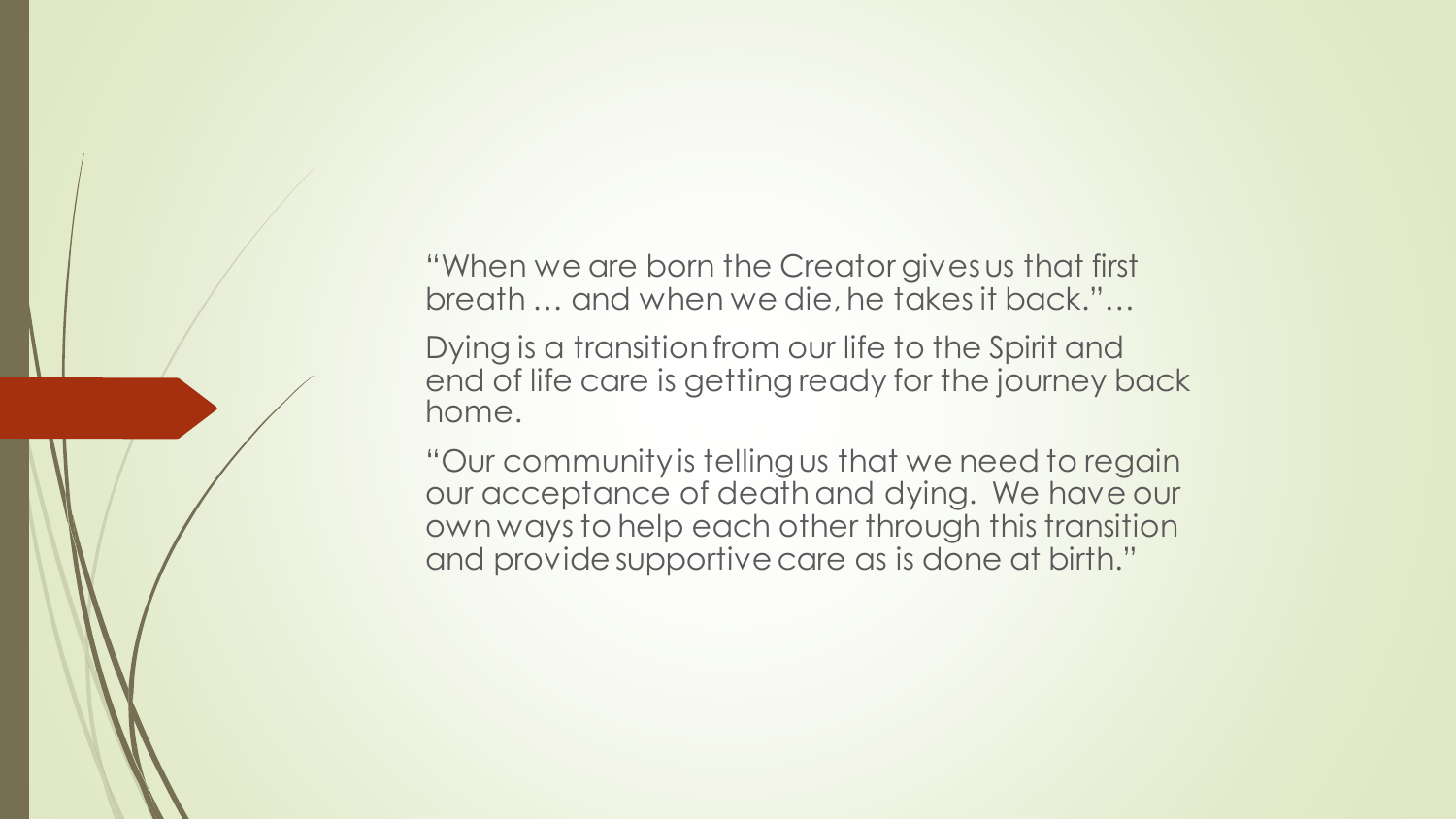"FIRST NATIONS COMMUNITIES ARE WILLING AND ABLE TO SUPPORT COMMUNITY MEMBERS AND THEIR FAMILIES TO RECEIVE A PALLIATIVE APPROACH TO CARE AND TO DIE AT HOME IF THAT IS THEIR CHOICE EOLFN 2010-2015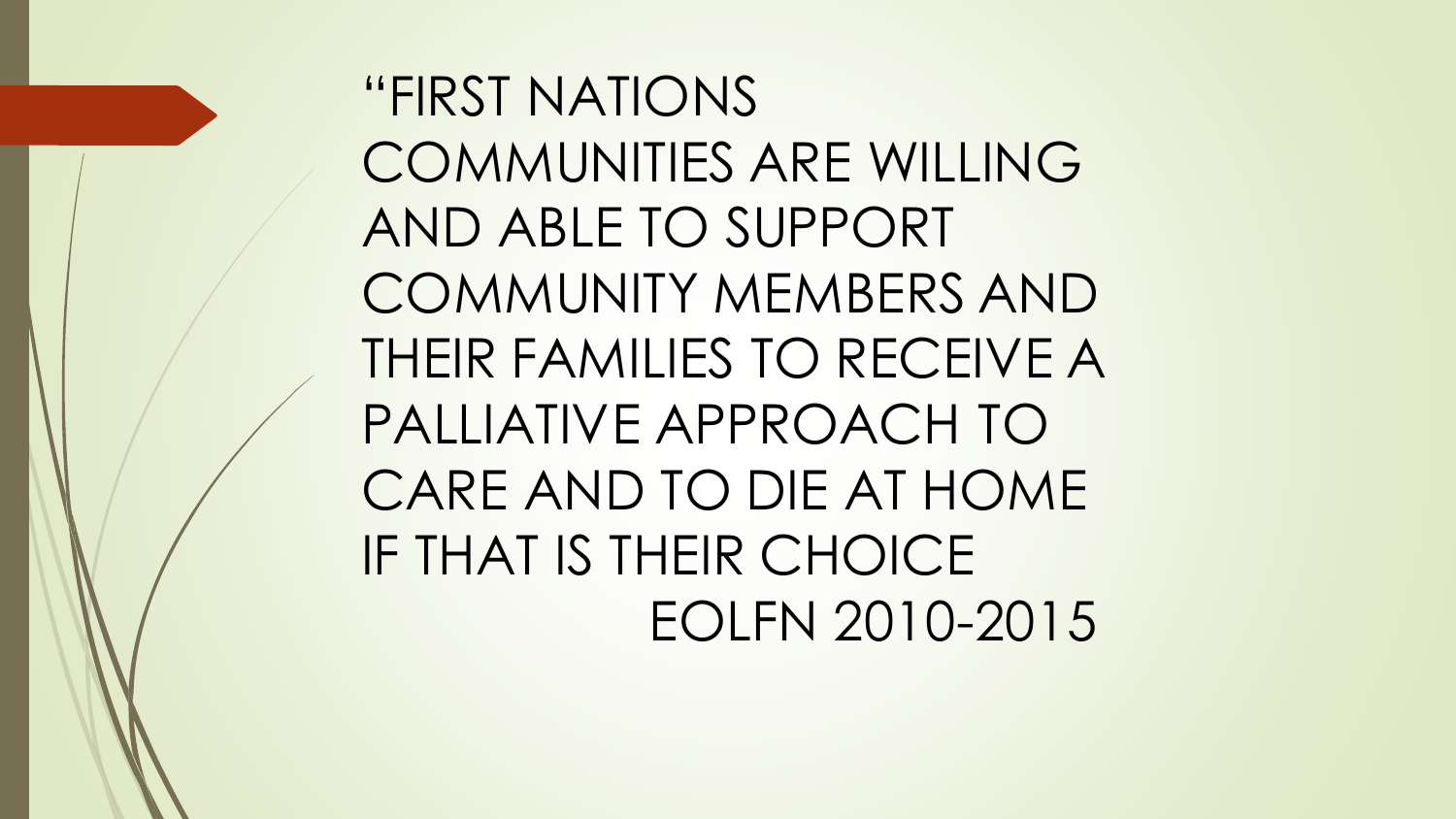#### **THE INDIGENOUS WELLNESS FRAMEWORK**

"Wellness from an Indigenous perspective is a whole and healthy person expressed through a sense of balance of spirit, emotion, mind and body.

Central to wellness is belief in one's connection to language, land, beings of creation , and ancestry, supported by a caring family and environment." (Elder Jim Dumont,2014)

This framework was developed as part of the Honouring Our Strength: Culture as Intervention in Addictions Treatment project. (2014)

> Spiritual Wellness creates Hope Emotional Wellness creates A Sense of Belonging Mental Wellness creates Meaning Physical Wellness creates Purpose ………….. this is Whole Person Care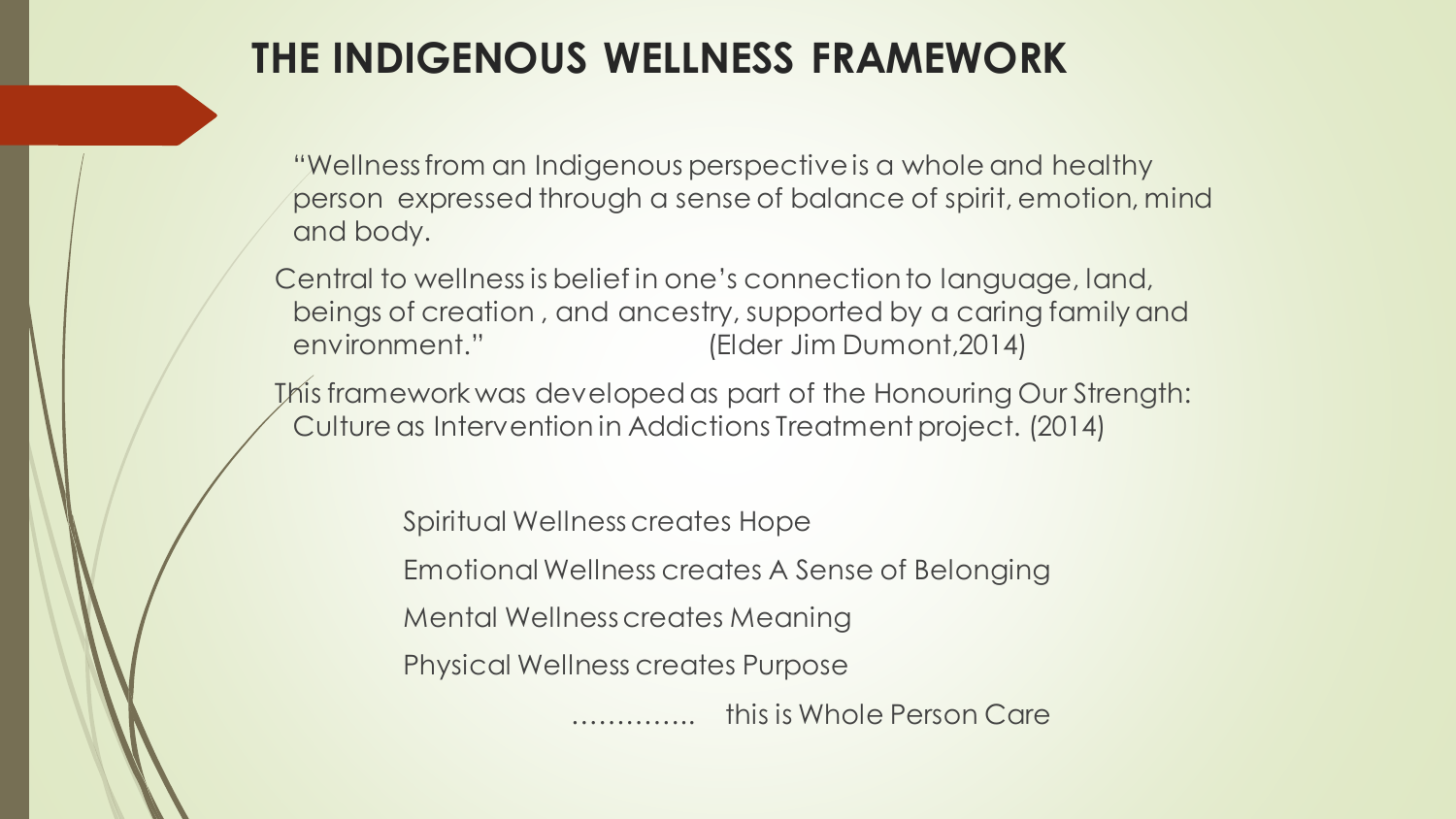## **First Nation Statistics**

The Canadian Hospice Palliative Care Association (2013) emphasizes that palliative care is appropriate for all people and their families who are living with a life-threatening illness due to any diagnosis, including but not limited to cancer. The Palliative Approach to Care can be provided concurrently with treatment and chronic disease management.

Our community is seeing a dramatic rise in cancer and end stage chronic diseases . The top four cause of death in FN communities are diabetes, cardiac disease, respiratory disease and cancer.

Our community members do not seek medical attention until the last stages of the illness when treatment and support maybe rushed. This hesitancy may be related to historical trauma or fear of having to leave the community as there may be not sufficient services available.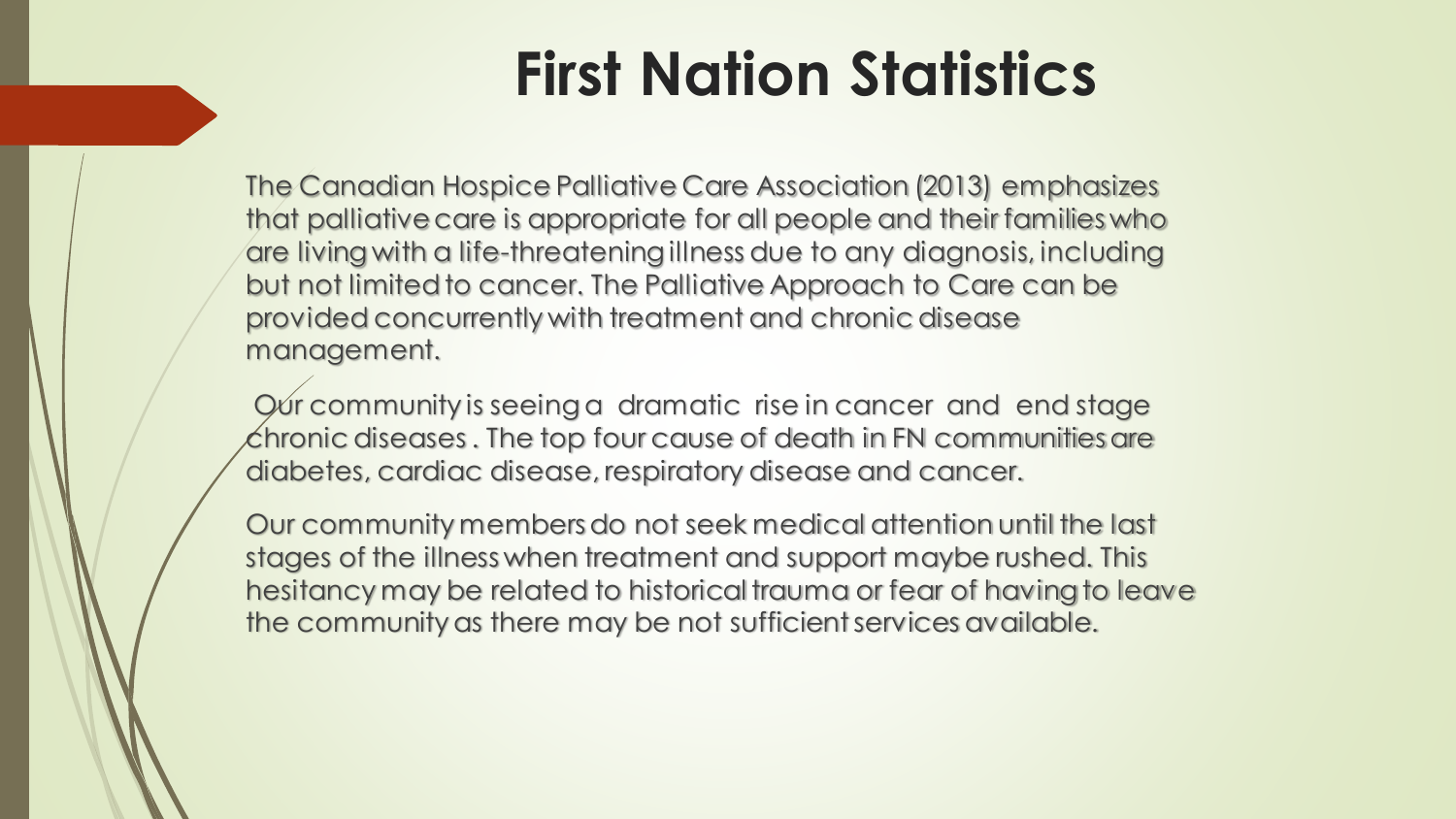#### **Six Nations Palliative Program**

- The Six Nations Palliative Care Program is situated within the Home and Community Care Program, a unit of the Health Services Department of the Six Nations Council.
- Services include: case management; physiotherapy; occupational therapy; health advocacy; nursing; adult day centre; personal support services with all 12 PSWs having palliative training, community support services; supportive housing; traditional wellness coordinator; Traditional Knowledge Carrier; family health team; and a medical centre that includes dental and public health staff, a physician, and a pharmacy. Our Elders and speakers open our gatherings with the Thanksgiving Address
- Most recent is the Palliative Shared Care Outreach Team which includes a palliative physician, a palliative advanced practice nurse and a psychosocial/spiritual/bereavement clinician
- Presently we are collaborating with the Traditional Medicine program and researching Traditional Death Doulas and with the Six Nation Paramedics to provide the palliative approach to care to community members who wish to stay at home.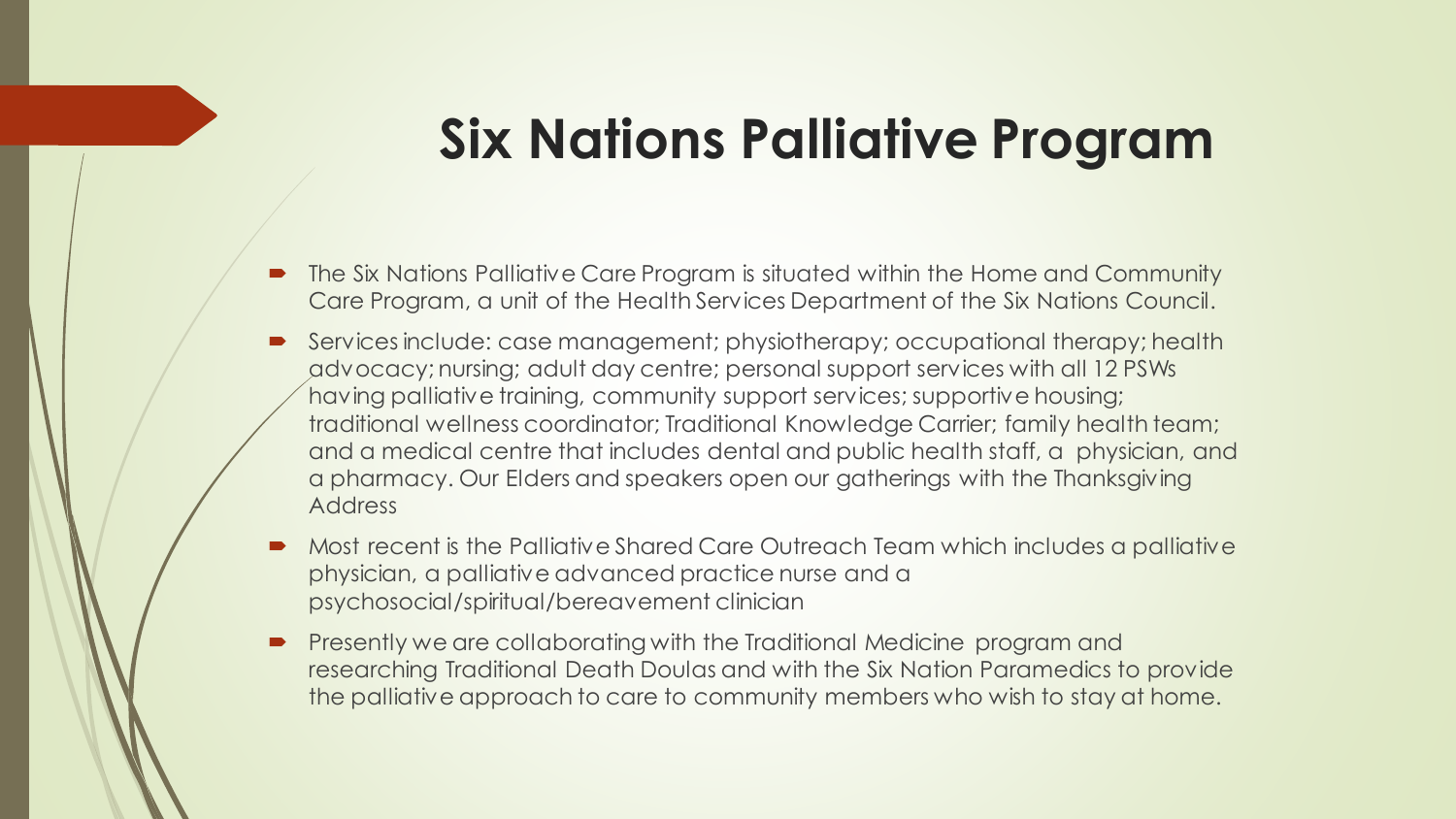**Consultation with Traditional Knowledge Carriers on palliative care.**

Once it was time to share information about death and dying, we worked with them to produce a resource. After review of the resource, it was "approved and accepted" by the Clan Mothers, Chiefs, and Faithkeepers (as well as other Traditional Knowledge Carriers) on what could be shared.

There is an understanding that this is ancient wisdom and is very sacred; we must protect it and use it in a most respectful manner as it was intended to be.

We have embraced the Traditional Knowledge Carriers in the work that we do. They understand that it is important to teach the coming faces and are more willing to explain the ceremonies with service providers who are providing care within the community.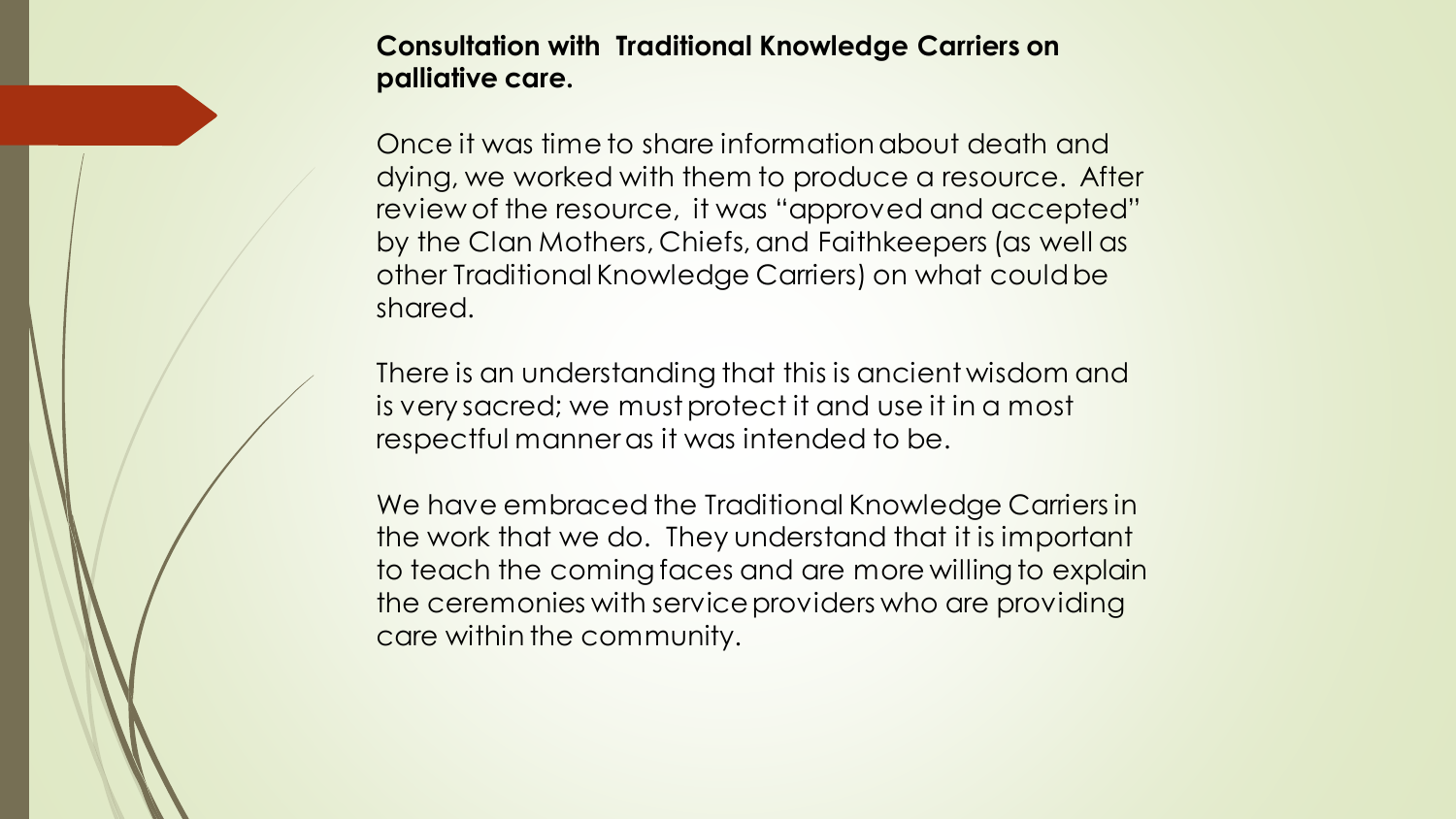## **Initiatives Undertaken**

- Six Nations worked to participate in an Aboriginal Palliative Shared Care Outreach Team . A key component of the functioning of a palliative shared care team is the role of the palliative physician, and specifically for this team, an Aboriginal physician.
- A Traditional Grief and Bereavement Program was developed for family members of clients who received end of life care and were to have been on their grief journey for close to a year and would be assisted with traditional practices
- A Four Strings Ceremony was facilitated by our Traditional Knowledge Carrier to support our staff members with cumulative grief, using traditional teachings to regain balance and gain coping skills and suggestions were made on lowering stress levels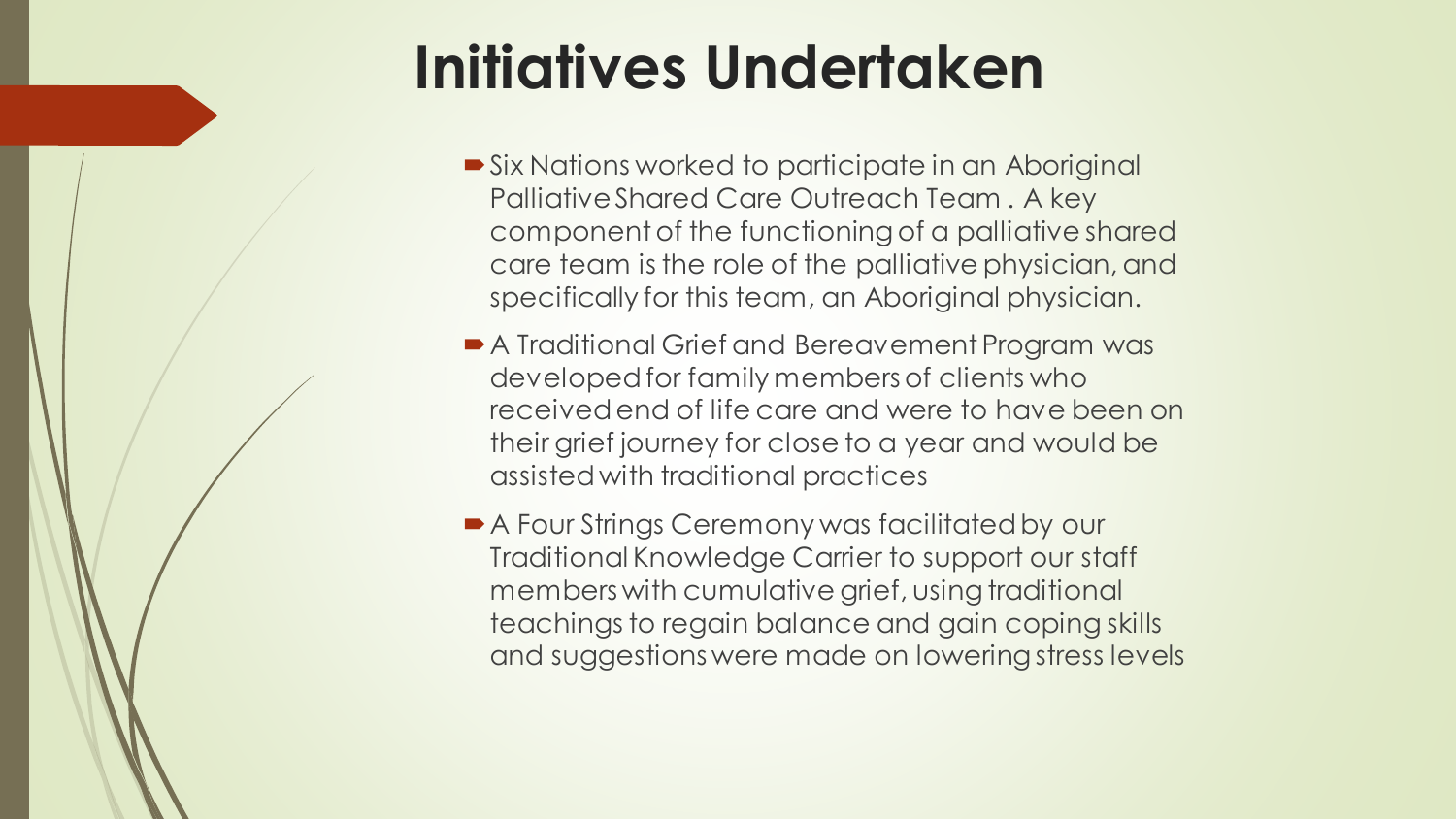## **Benefits**

- The benefits of having the palliative care team are as follows:
- Community members now have access to round-the-clock care
- Our community members are assisted with pain and symptom management; the team can manage complex care needs
- The physician makes home/hospice visits
- Hospital emergency room visits are reduced; the risk of dying in hospital is lowered and community members are able to die peacefully in their own home or on the territory in a hospice bed.
- We have now received approval for a fulltime Palliative Case Manager and Palliative Nurse Practitioner. They will be the focal point for seamless care for the client and their families from community to hospice.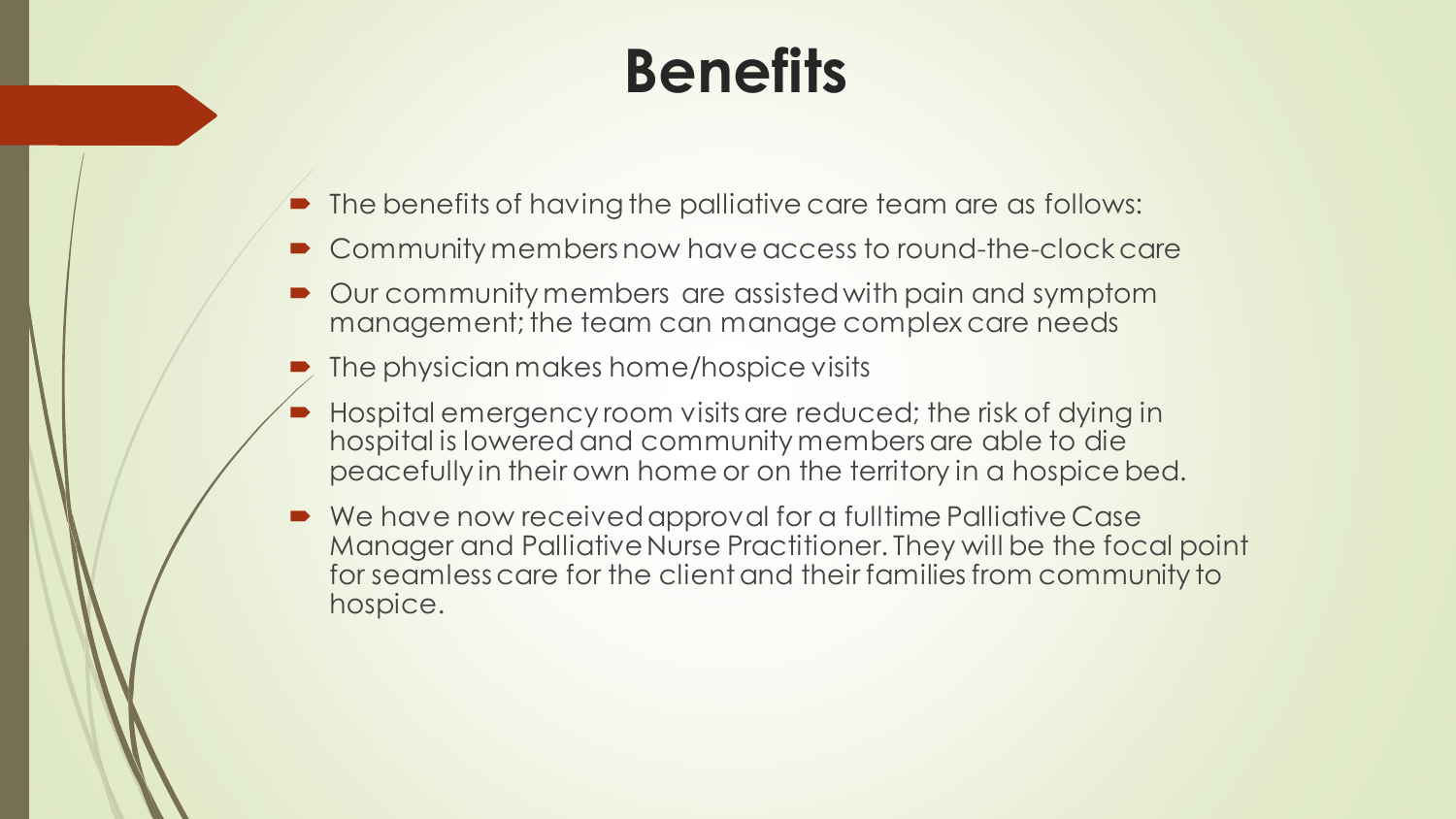### **The Unit of Care-Family**

- The Clan System
- In the human body, the bones are what give the body structure and the ability to function . The clan serves the same purpose in the societies of the Traditional people- Tom Porter-Bear Clan Elder of Mohawk Nation
- Our clan is our extended family and all members are important in the functioning of the family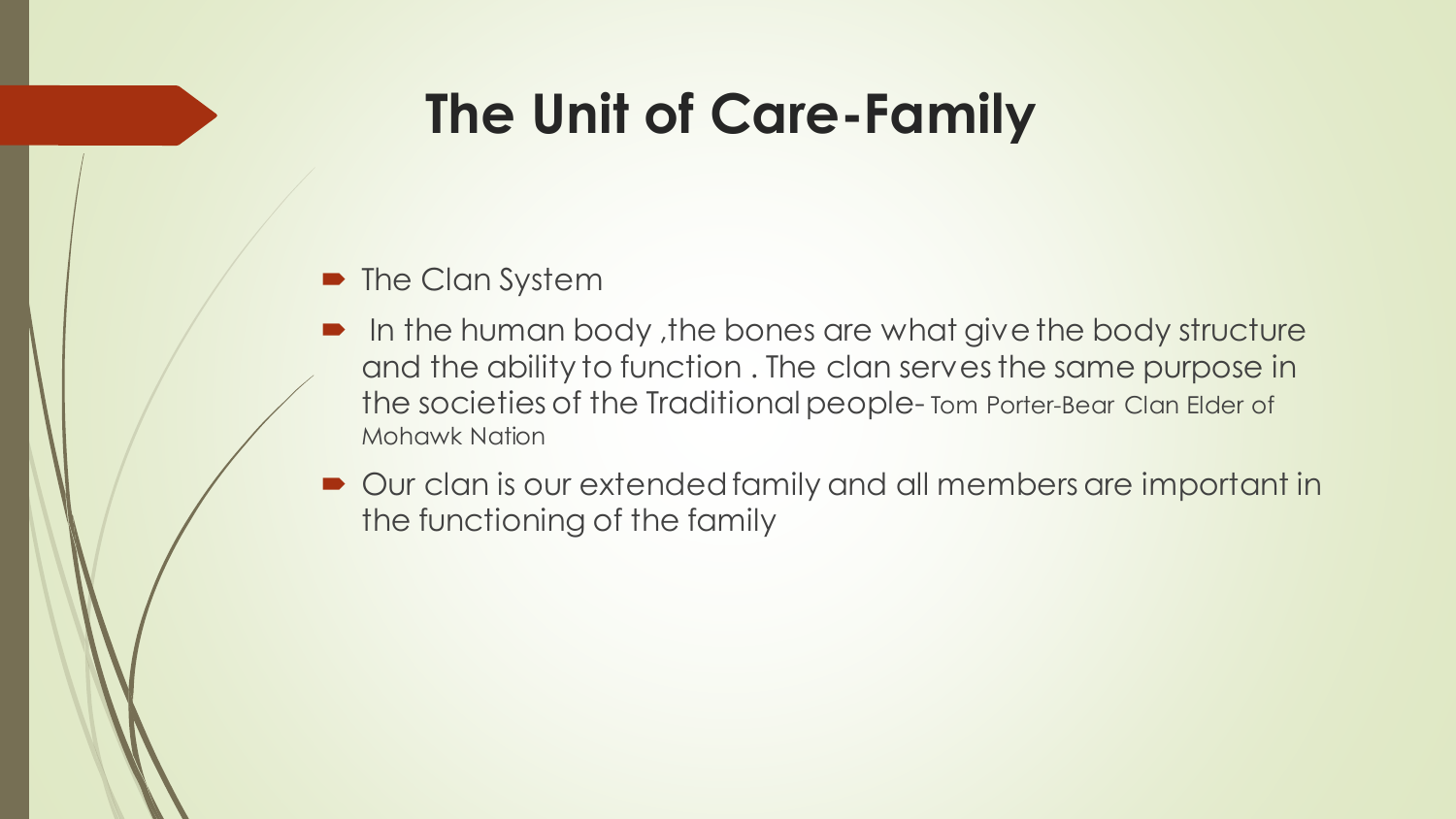#### **Assisting the Unit of Care**

- With grief, traditionally it is dealt with in a series of ceremonies to give time for the loved one to complete the journey on earth and it is stressed that one moves on from grief.
- **Cumulative grief is of particular significance** in FN communities as everyone is close knit and when several losses occur in succession the grief can build on the previous.
- See EOLFN Workbook SNGRT Four Strings Ceremony.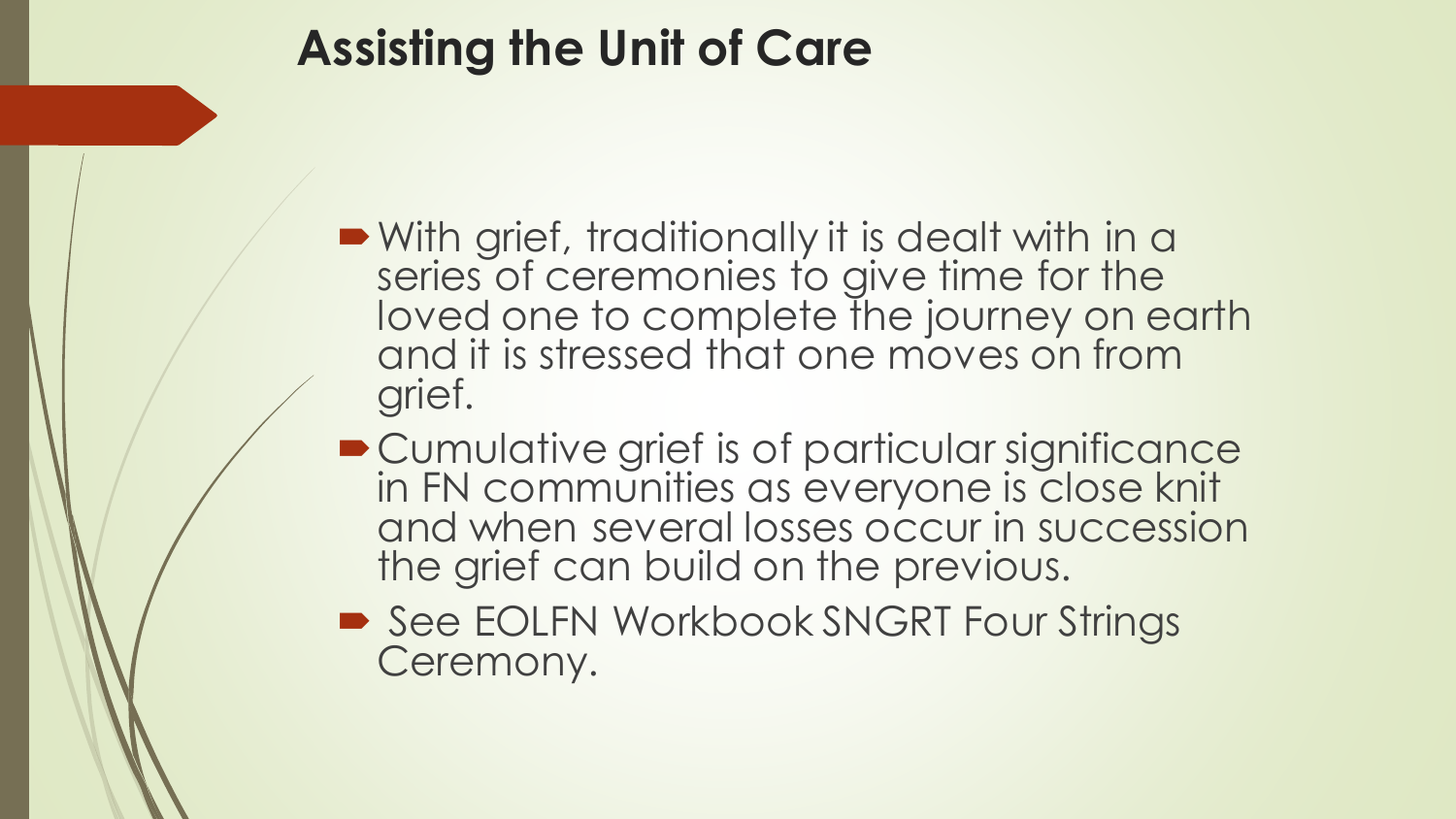### **Traditional Remedies -The Body**

- Use of the following medicines for body area:
- Mind native tobacco
- Body cedar & water, white pine use
- Traditional medicines can be utilized to wipe down and calm the dying person. This liquid is washed onto their body and helps refresh the person leaving them in a good state of mind. A cedar/white pine bath can be a comfort measure as death approaches. The family may ask for assistance from the PSW at this time.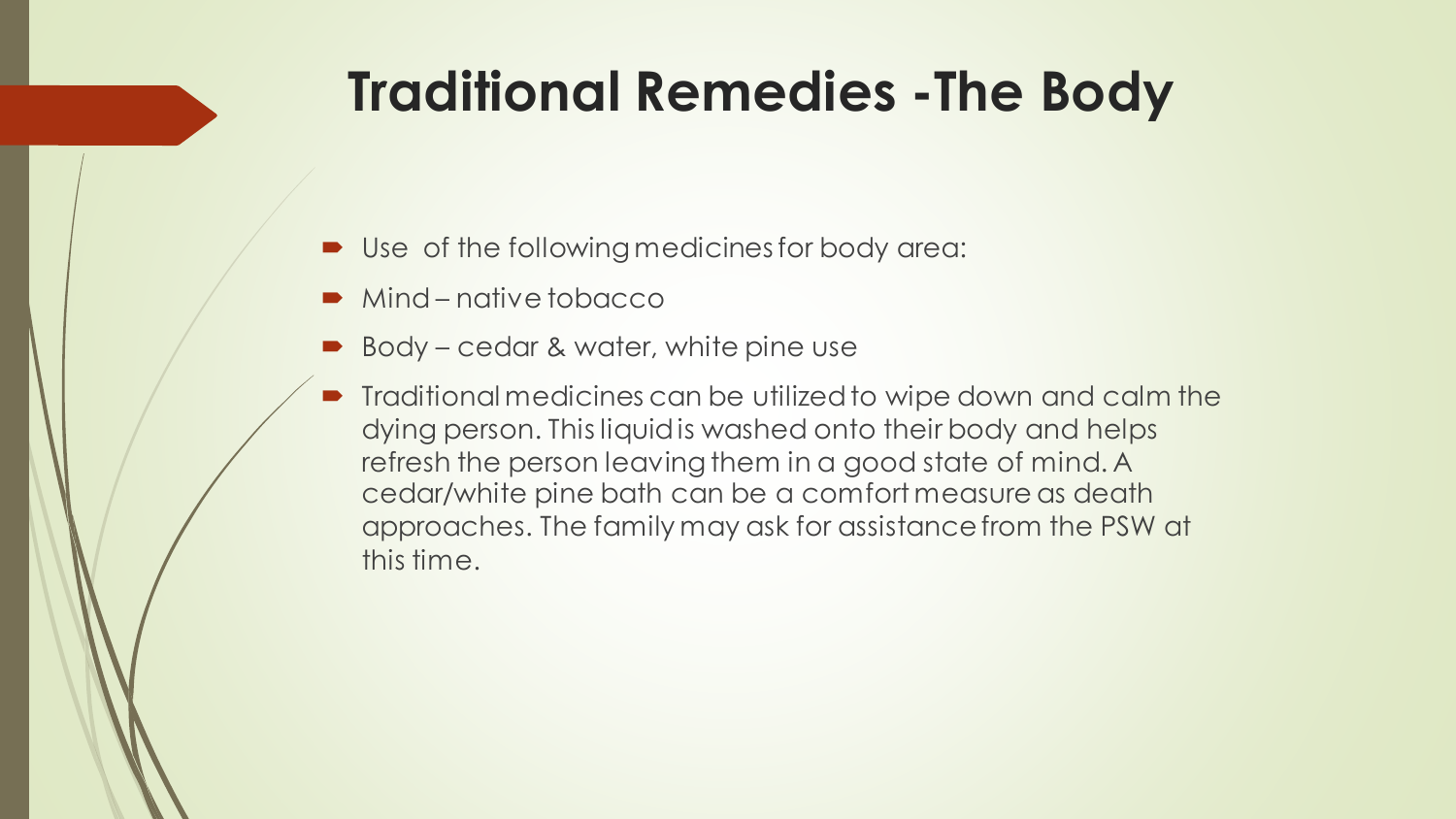### **For the Spirit**

- Fast 1 or 3 days (see Medicine person) as you are alone in the bush by the fire, utilizing medicines and guided by the elements of Creation
- **Personal Ceremonies (new or renewal)**
- Eagle Feather Sweeping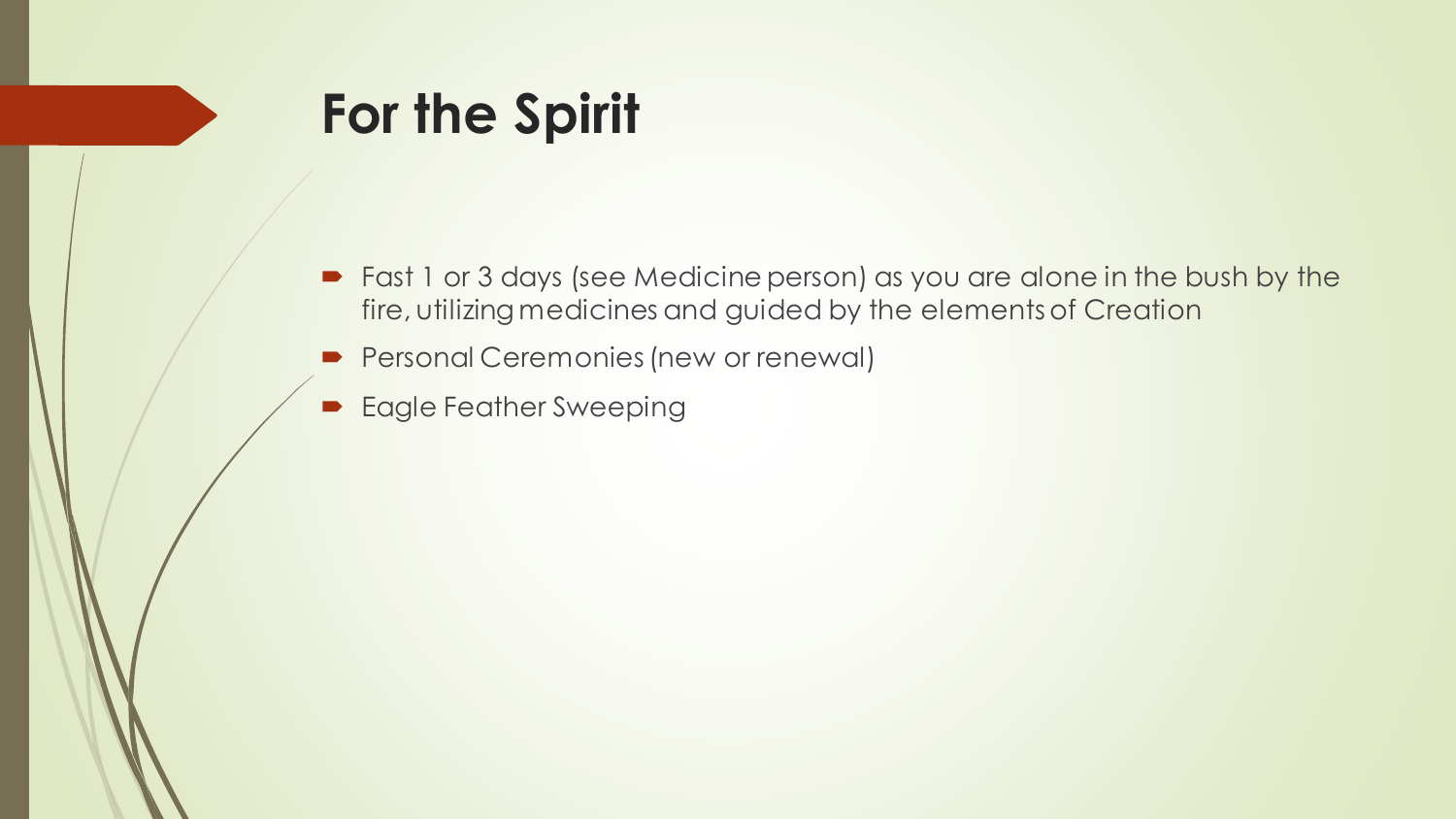#### **For the Soul**

- **Burning native tobacco**
- Sage is used for smudging as a cleansing if one is getting bothered
- When learning to speak the language it gives you pride, belonging and accomplishment
- Learning our teachings to understand yourself and role as a male or female.
- Repenting can be done anywhere, anytime to ease the soul to receive forgiveness from the Creator
- Our ancestry and Western ways clash causing an imbalance. Learning our way of life that was given to us by the Creator will help balance our lives.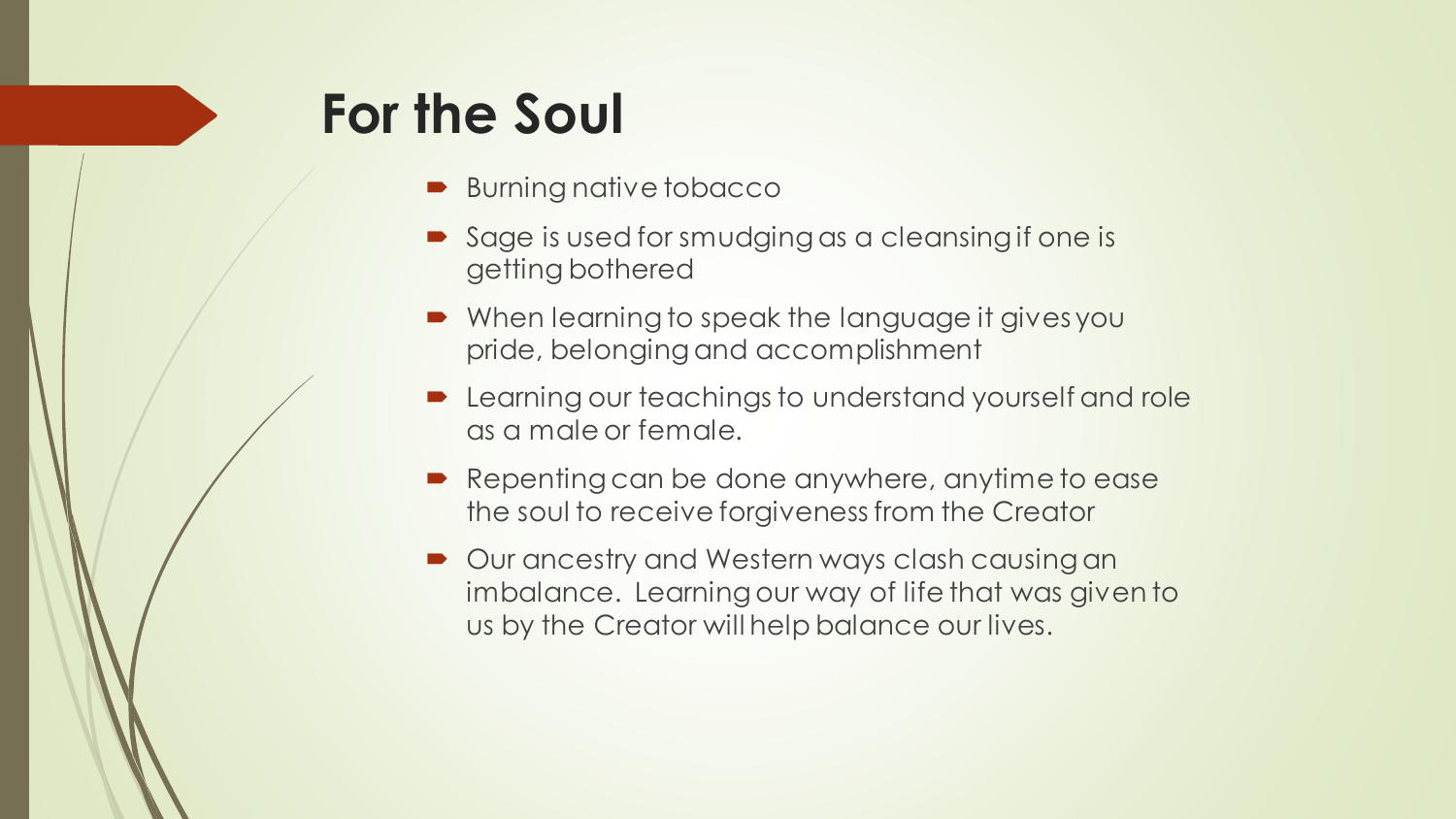## **For the Mind**

Attending Longhouse and participating gives a sense of belonging while giving thanks for what you have and to the time of seasons.

In the Longhouse there is a male and female role. You enter separately.

When we all help one another there is a balance. We work together as a team.

When asked by a Faith Keeper to help out you are not to refuse or ask why.

You must be clean of alcohol and drugs for at least 3 days before entering the Longhouse.

Participate in the dance but if you can't, dance just walk. You will learn.

Accept all food that is given to you and drink the strawberry juice. It is disrespectful if you refuse.

When entering the Longhouse find where your clan sits and there is your place of belonging where you will feel balance.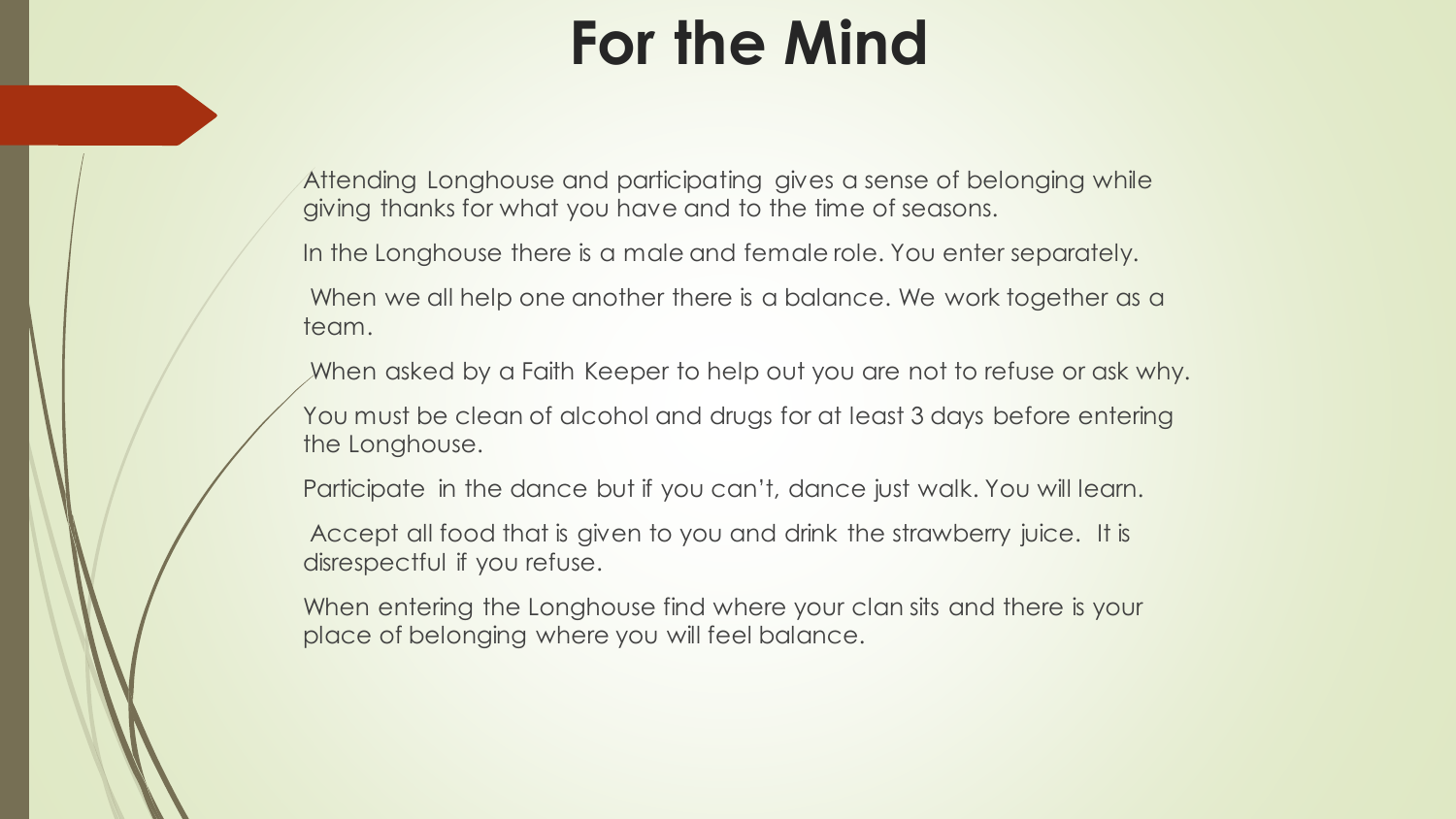## **Guiding Traditional Principles**

- **Have respect for yourself and others**
- Balancing personal needs, wants, desires
- **Establishing personal boundaries**
- Maintaining a good mind
- Acknowledging your emotions, feelings
- Giving thanks to the Creator, the four Beings and related medicines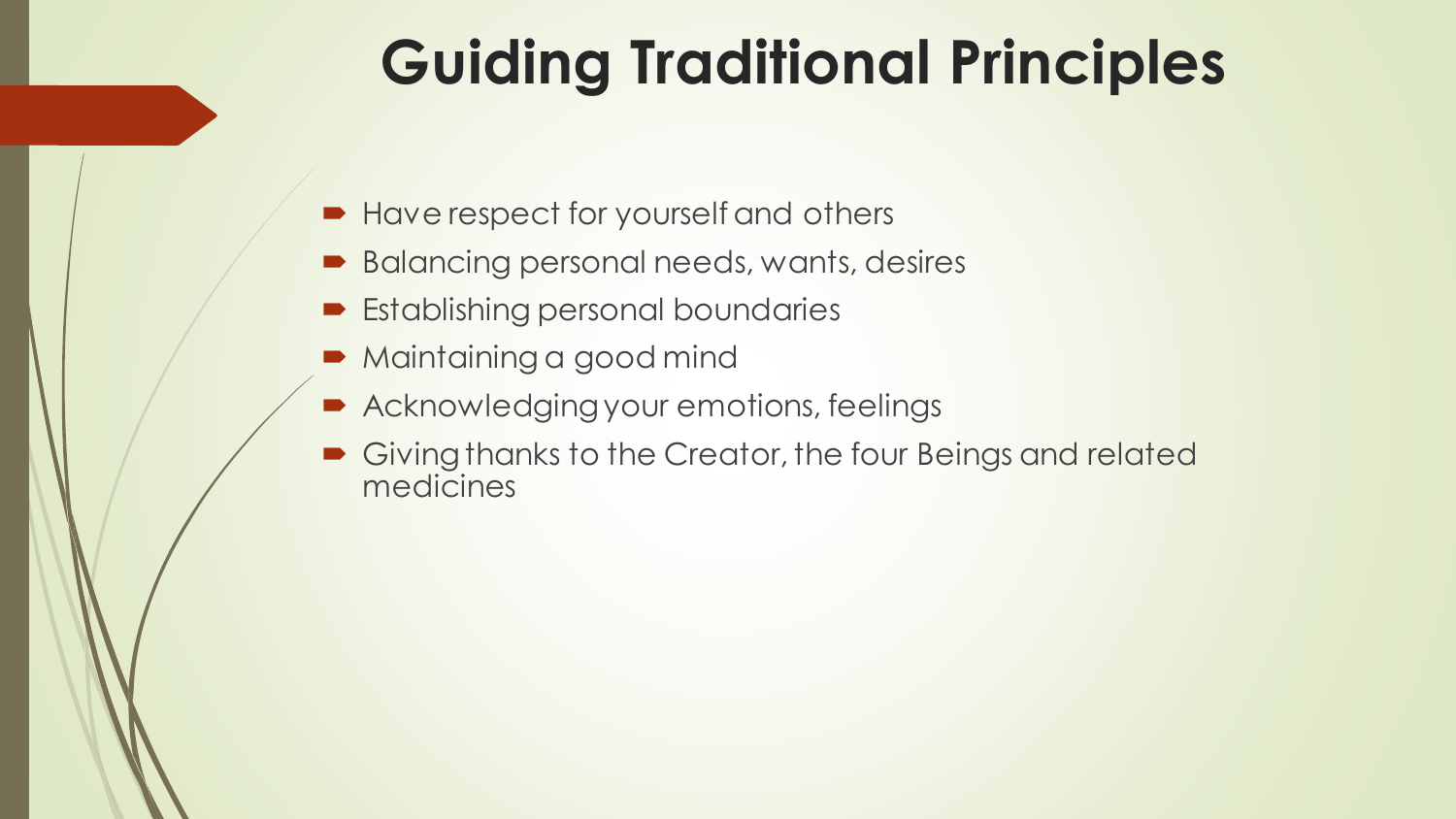### **At End of Life**

Before death occurs, our loved one may be restless and calling out and may be seen as in delirium and knowing our belief that " the ancestors come to get you", the family may ask a traditional speaker to come in and speak to the person who is sick.

This is what is said by the speaker:

"At this time your family has asked me to come here and speak to you, for you are gravely ill. Maybe you will come back and be healthy. Now it is the responsibility of the Creator and also his appointees, the heaven dwellers. If it happens that you become healthy, so nothing will happen to your mind this is what your family wants, so now it is the responsibility of the Creator. What he will decide on your life. Maybe his decision will be to take you back home to his land, so let your mind rest."

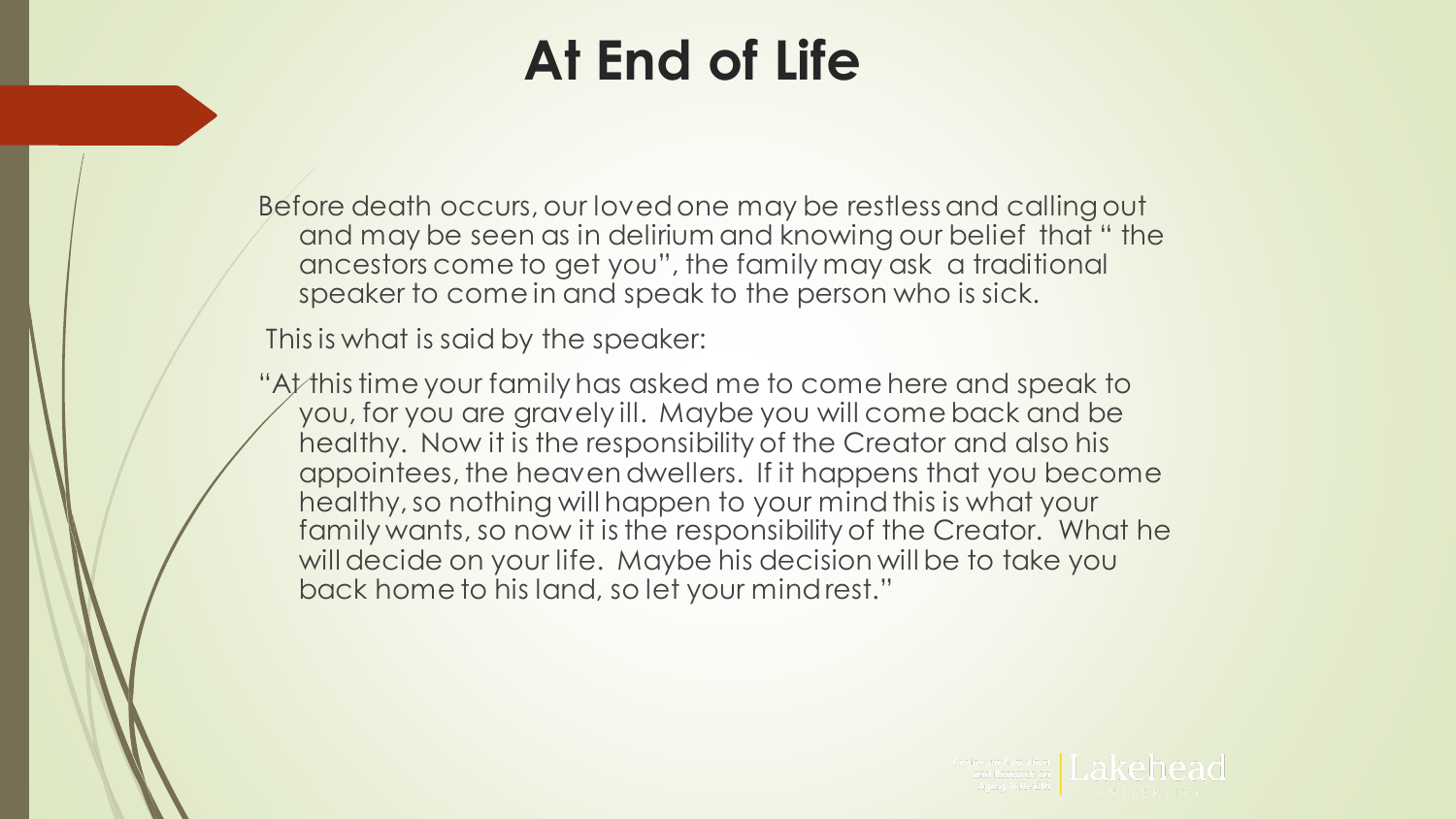#### **Repentance**-**A Sacred, Private Ritual**

- Repenting will help ease and comfort the person by preparing for death. Repenting can be done by yourself in private or in public with the use of wampum beads. The person hangs onto them and repents all their sins and regrets. Repenting can be done in the language or in your mind with your thoughts and intentions gathered. When the time is near we want to leave this earth in peace of mind, no regrets or unfinished business.
- Sacred ceremonial objects such as Medicine bags may be seen clutched in the hand or under the pillow and are not to be removed and go with the loved one.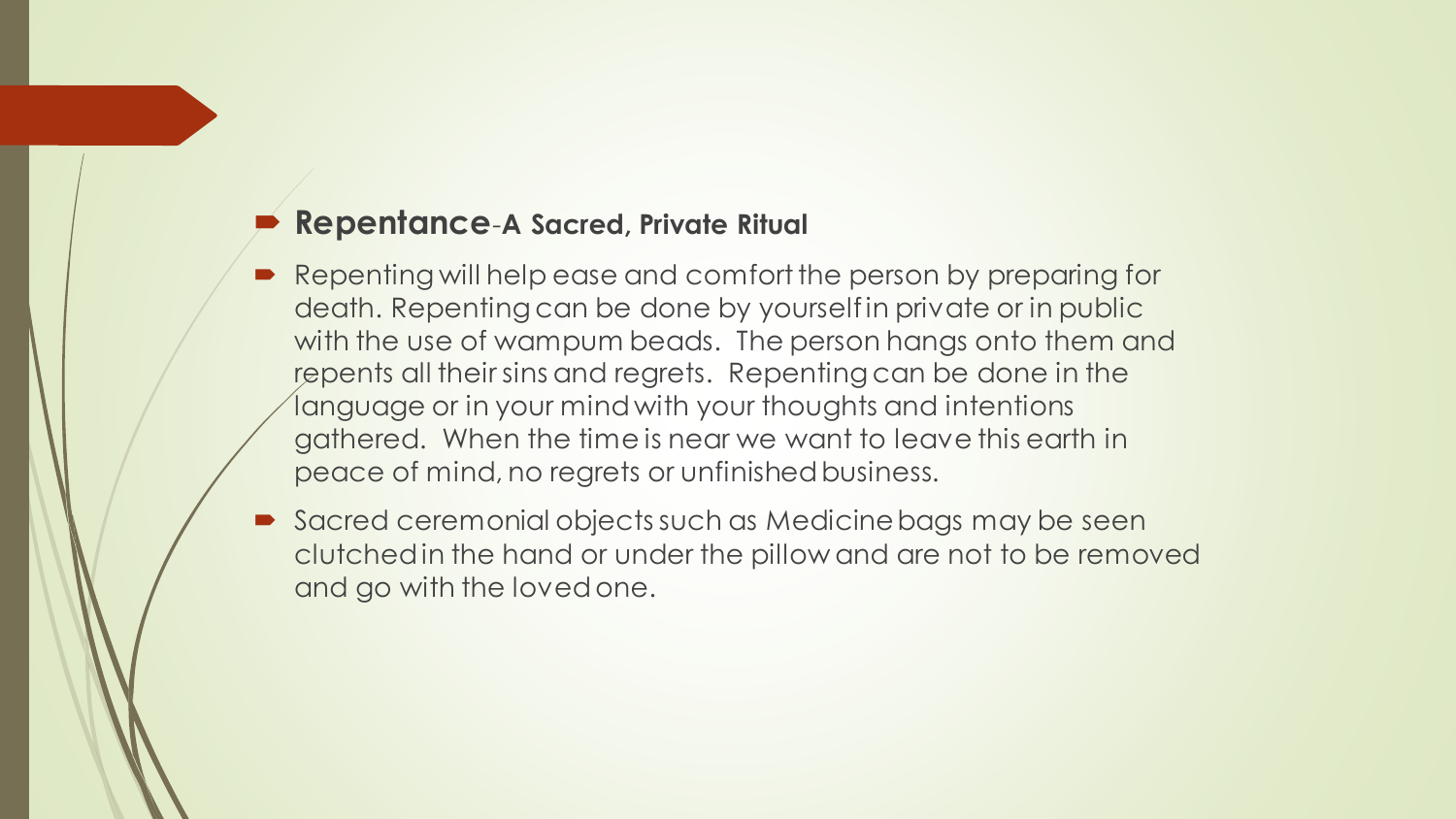### **When Death Occurs**

- **P** The family will want time to sit with their loved one and all members will be notified, it is not to be rushed.
- The body is sacred and treated with respect and to be handled gently. The belief is that our loved ones can still hear and feel and so the Traditional speaker will describe their journey for them
- The Clan Mother will direct the preparations as per the sacred traditions.(Resource: Journey Back Home)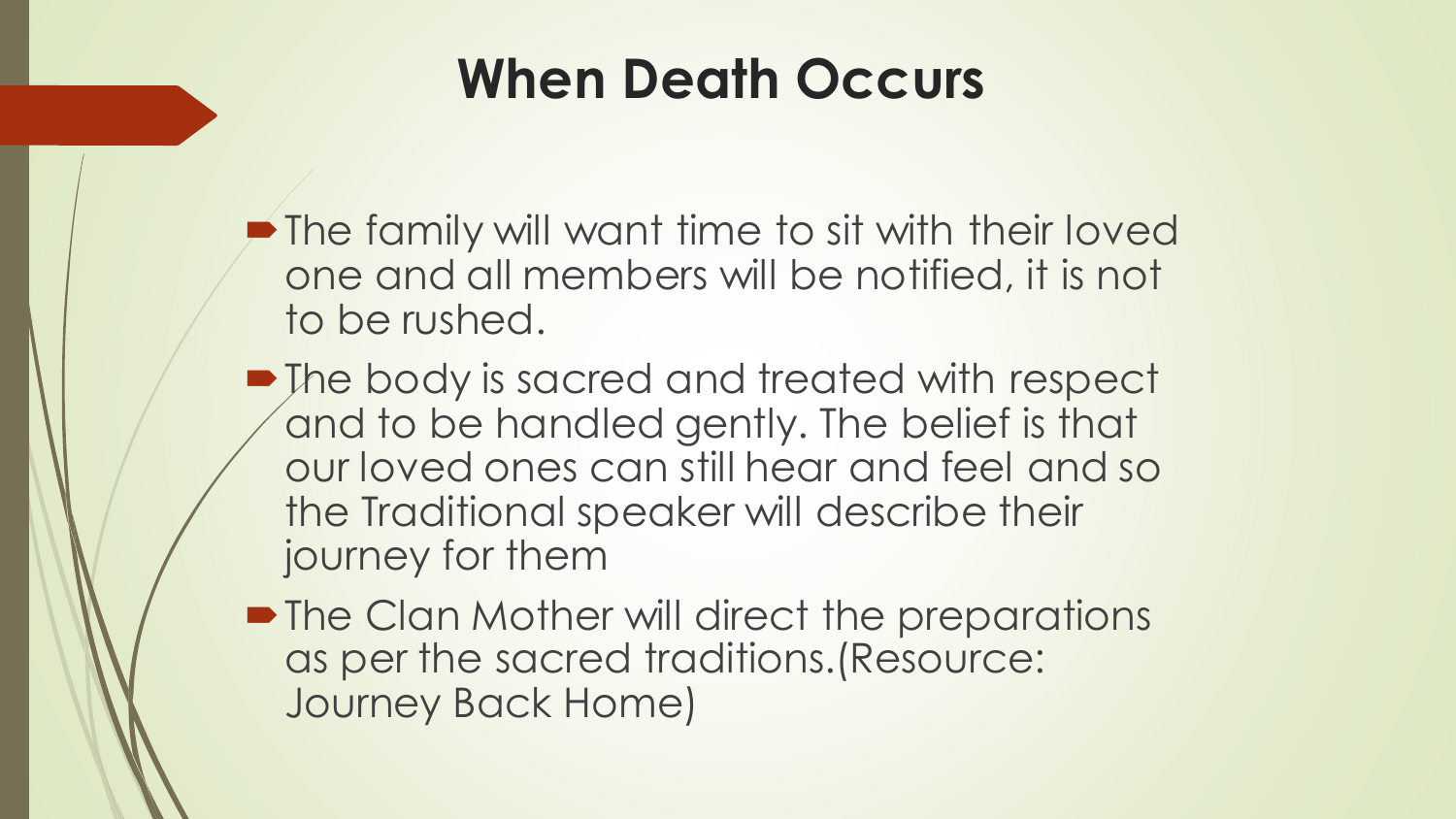#### **Resources**

- Coming Home To Die- International Journal of Indigenous Health, Volume 11,Issue 1, 2016
- Journey Back Home-2018, Six Nations of the Grand River Territory, Ohsweken ,ON
- ■EOLFN-Improving End of Life Care in First Nations Communities,2010-2015,www.eolfn
- Reconnection Journey through the Tree Rings, Cindy Martin, Traditional Wellness Coordinator, cindymartin@sixnations.ca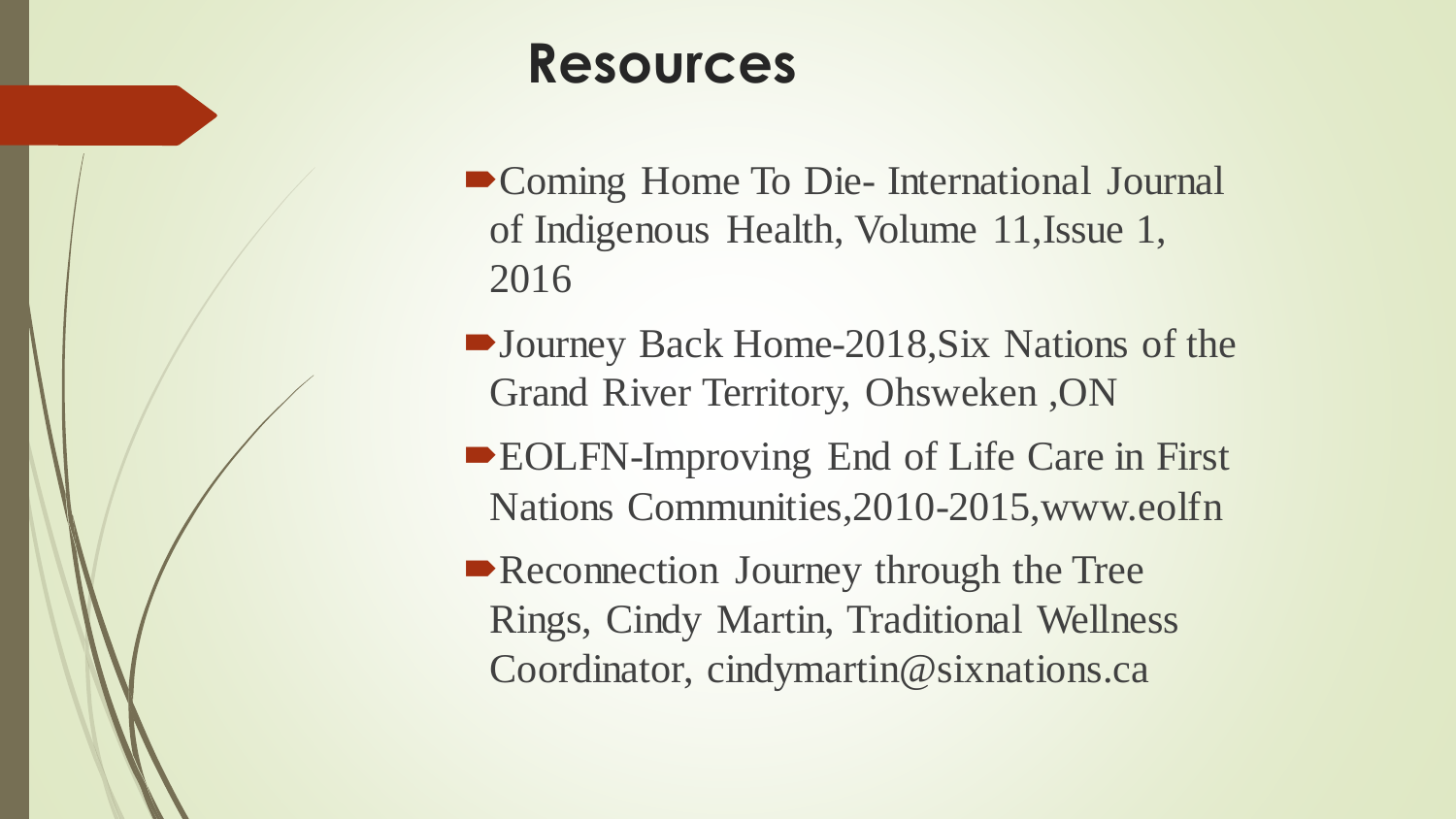- *For further information please contact:*
- *Six Nations Home and Community Care Manager*
- *[lmonture@sixnations.ca](mailto:lmonture@sixnations.ca)*
- *Copyrighted ,not to be used without permission of Six Nations of The Grand River Home and Community Care Program*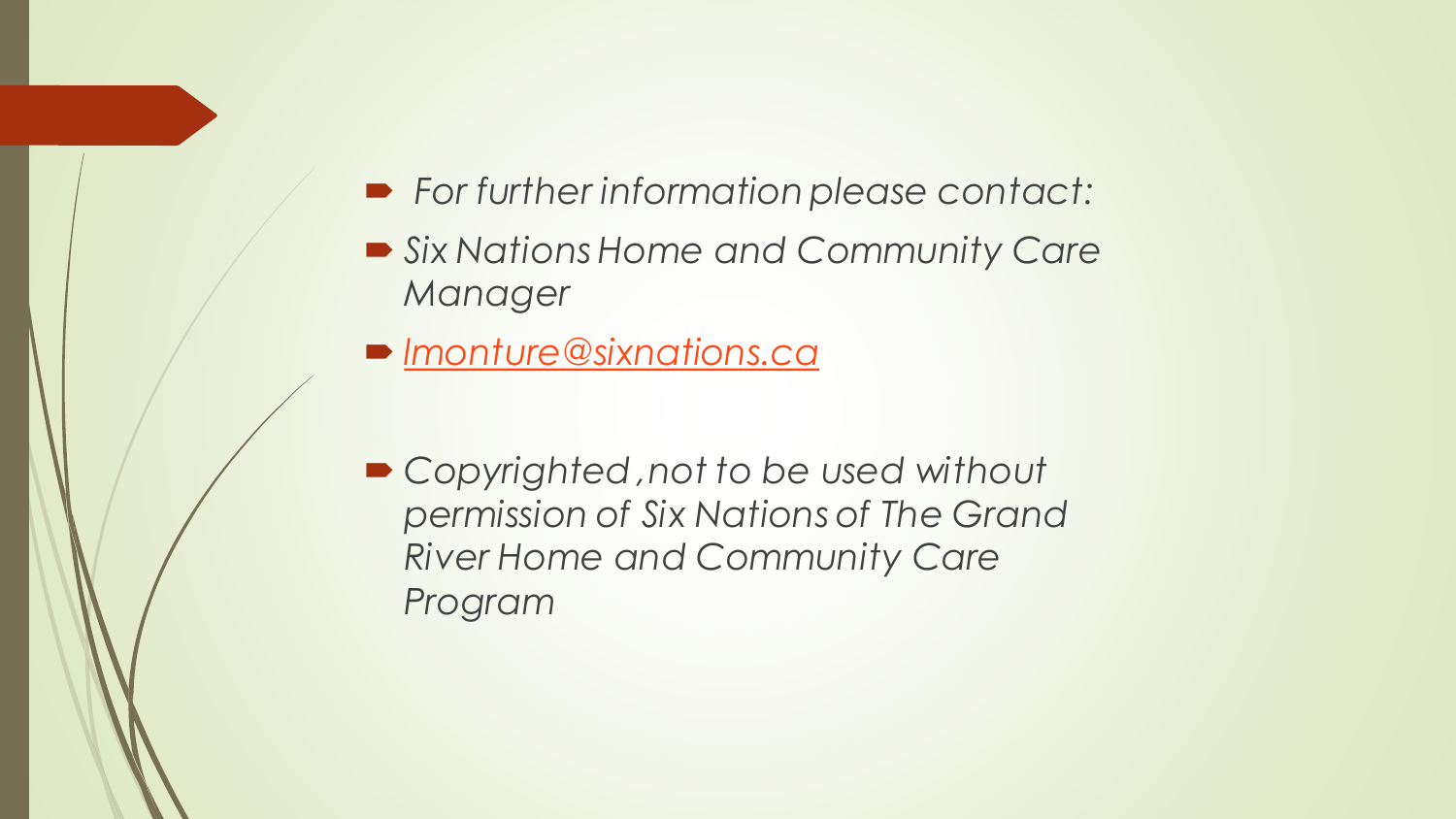# Wrap Up

- Please fill out our feedback survey! A link has been shared in the chat
- A recording of this session will be emailed to you within the next week
- Make sure you have the next session marked in your calendar!
	- Understanding Tubes, Pumps, Bags and Lines
	- Jun. 14th, 2022 from 5-6pm ET